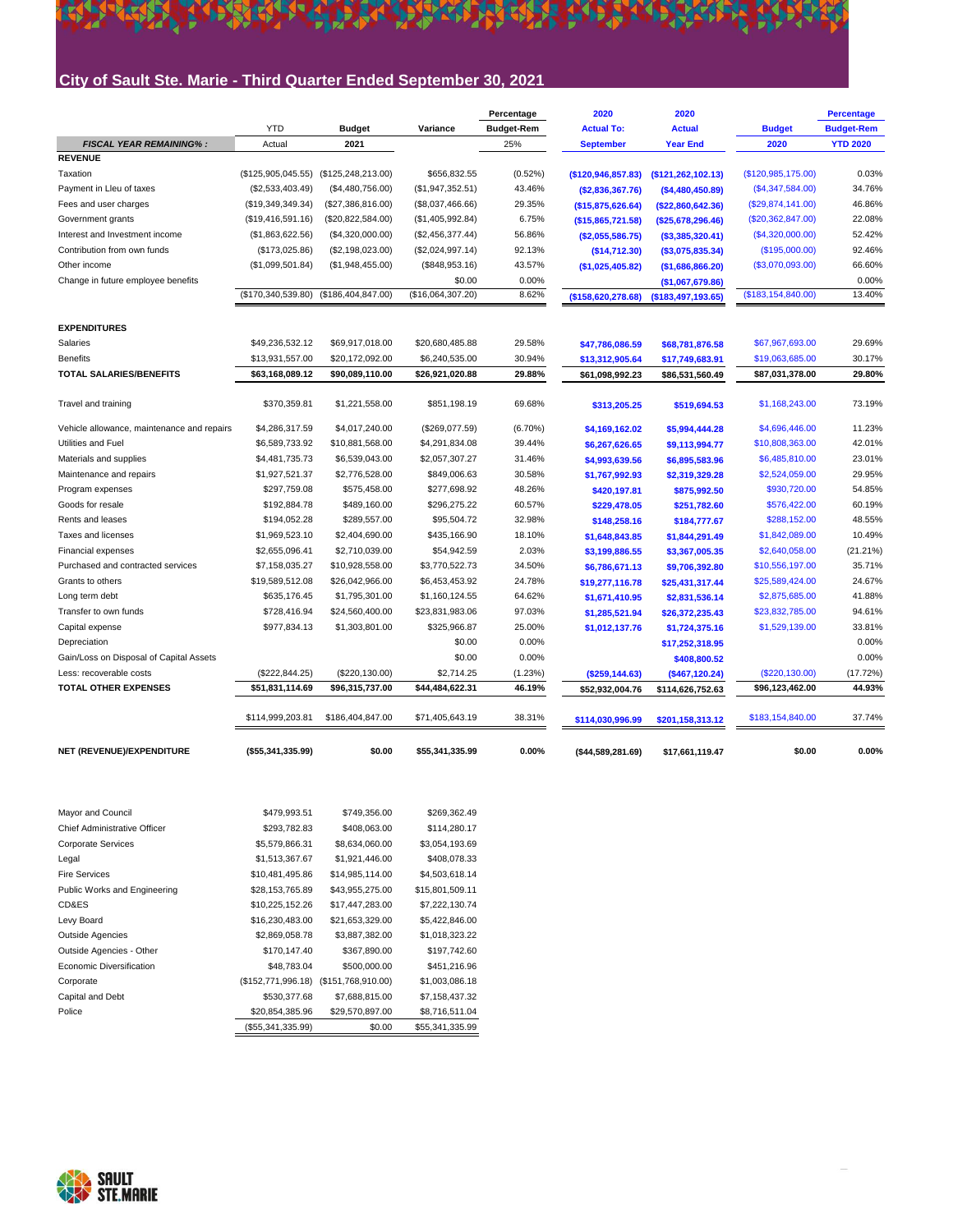

#### **Mayor & Council - Third Quarter Ended September 30, 2021**

|                                               |              |               |              | Percentage        | 2020              | 2020            |               | <b>Percentage</b> |
|-----------------------------------------------|--------------|---------------|--------------|-------------------|-------------------|-----------------|---------------|-------------------|
|                                               | <b>YTD</b>   | <b>Budget</b> | Variance     | <b>Budget-Rem</b> | <b>Actual To:</b> | <b>Actual</b>   | <b>Budget</b> | <b>Budget-Rem</b> |
| <b>FISCAL YEAR REMAINING%:</b>                | Actual       | 2021          |              | 25%               | <b>September</b>  | <b>Year End</b> | 2020          | <b>YTD 2020</b>   |
| <b>REVENUE</b>                                |              |               |              |                   |                   |                 |               |                   |
|                                               |              |               |              |                   |                   |                 |               |                   |
| <b>EXPENDITURES</b>                           |              |               |              |                   |                   |                 |               |                   |
| Salaries                                      | \$344.528.21 | \$487,354.00  | \$142,825.79 | 29.31%            | \$326.783.84      | \$444.380.54    | \$467,925.00  | 30.16%            |
| <b>Benefits</b>                               | \$57,280.73  | \$72,817.00   | \$15,536.27  | 21.34%            | \$52,222.01       | \$69,392.04     | \$64,726.00   | 19.32%            |
| <b>TOTAL SALARIES/BENEFITS</b>                | \$401.808.94 | \$560.171.00  | \$158,362.06 | 28.27%            | \$379.005.85      | \$513.772.58    | \$532,651.00  | 28.85%            |
| Travel and training                           | \$2,697.73   | \$53,500.00   | \$50,802.27  | 94.96%            | \$7.164.79        | \$6,152.28      | \$53,500.00   | 86.61%            |
| Vehicle allowance, maintenance and<br>repairs | \$23.331.83  | \$35,675.00   | \$12,343.17  | 34.60%            | \$23.571.99       | \$29.364.44     | \$35,675.00   | 33.93%            |
| Materials and supplies                        | \$52.115.43  | \$62,910.00   | \$10,794.57  | 17.16%            | \$48,687.81       | \$55,320.45     | \$61,910.00   | 21.36%            |
| Purchased and contracted services             | \$39.58      | \$2,100.00    | \$2,060.42   | 98.12%            | \$306.17          | \$1,619.95      | \$3,100.00    | 90.12%            |
| Grants to others                              |              | \$35,000.00   | \$35,000.00  | 100.00%           | \$1,425.00        | \$5.159.52      | \$35,000.00   | 95.93%            |
| Depreciation                                  |              |               | \$0.00       | 0.00%             |                   | \$343.53        |               | 0.00%             |
| <b>TOTAL OTHER EXPENSES</b>                   | \$78,184.57  | \$189,185.00  | \$111,000.43 | 58.67%            | \$81,155.76       | \$97,960.17     | \$189,185.00  | 57.10%            |
|                                               | \$479,993.51 | \$749,356.00  | \$269,362.49 | 35.95%            | \$460,161.61      | \$611,732.75    | \$721,836.00  | 36.25%            |
| NET (REVENUE)/EXPENDITURE                     | \$479.993.51 | \$749.356.00  | \$269.362.49 | 35.95%            | \$460.161.61      | \$611,732.75    | \$721.836.00  | 36.25%            |

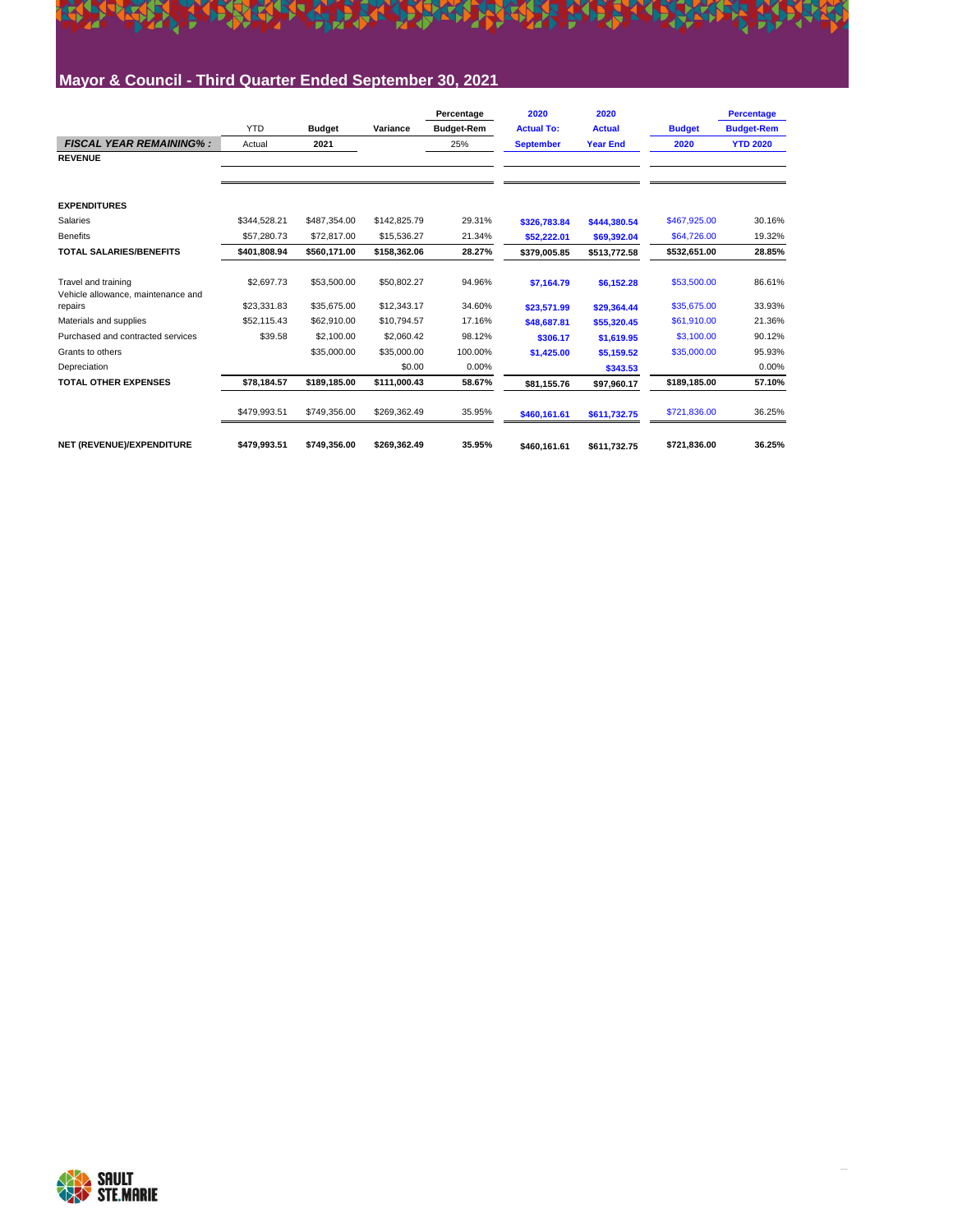

#### **CAO's Office - Third Quarter Ended September 30, 2021**

|                                                           |              |               |              | Percentage        | 2020              | 2020            |               | <b>Percentage</b> |
|-----------------------------------------------------------|--------------|---------------|--------------|-------------------|-------------------|-----------------|---------------|-------------------|
|                                                           | <b>YTD</b>   | <b>Budget</b> | Variance     | <b>Budget-Rem</b> | <b>Actual To:</b> | <b>Actual</b>   | <b>Budget</b> | <b>Budget-Rem</b> |
| <b>FISCAL YEAR REMAINING%:</b>                            | Actual       | 2021          |              | 25%               | <b>September</b>  | <b>Year End</b> | 2020          | <b>YTD 2020</b>   |
| <b>REVENUE</b>                                            |              |               |              |                   |                   |                 |               |                   |
|                                                           |              |               |              |                   |                   |                 |               |                   |
| <b>EXPENDITURES</b>                                       |              |               |              |                   |                   |                 |               |                   |
| Salaries                                                  | \$229.903.57 | \$312,248.00  | \$82,344.43  | 26.37%            | \$211.132.53      | \$321.231.22    | \$296,395.00  | 28.77%            |
| <b>Benefits</b>                                           | \$54.842.65  | \$72,755.00   | \$17.912.35  | 24.62%            | \$53.028.18       | \$70,481.43     | \$69,220.00   | 23.39%            |
| <b>TOTAL SALARIES/BENEFITS</b>                            | \$284.746.22 | \$385.003.00  | \$100.256.78 | 26.04%            | \$264.160.71      | \$391.712.65    | \$365.615.00  | 27.75%            |
| Travel and training<br>Vehicle allowance, maintenance and | \$1,300.96   | \$4,260.00    | \$2,959.04   | 69.46%            | \$814.79          | \$998.98        | \$5,050.00    | 83.87%            |
| repairs                                                   | \$3,296.32   | \$4,500.00    | \$1,203.68   | 26.75%            | \$3,682.62        | \$4,424.33      | \$4,480.00    | 17.80%            |
| Materials and supplies                                    | \$4,205.29   | \$14,120.00   | \$9,914.71   | 70.22%            | \$5,011.02        | \$8,439.54      | \$13,290.00   | 62.29%            |
| Purchased and contracted services                         |              | \$30.00       | \$30.00      | 100.00%           |                   |                 | \$90.00       | 100.00%           |
| Capital expense                                           | \$234.04     | \$150.00      | (\$84.04)    | (56.03%)          |                   |                 | \$150.00      | 100.00%           |
| <b>TOTAL OTHER EXPENSES</b>                               | \$9,036.61   | \$23,060.00   | \$14,023.39  | 60.81%            | \$9,508.43        | \$13,862.85     | \$23,060.00   | 58.77%            |
|                                                           | \$293,782.83 | \$408.063.00  | \$114,280.17 | 28.01%            | \$273,669.14      | \$405,575.50    | \$388,675.00  | 29.59%            |
| NET (REVENUE)/EXPENDITURE                                 | \$293,782.83 | \$408.063.00  | \$114,280.17 | 28.01%            | \$273.669.14      | \$405,575.50    | \$388.675.00  | 29.59%            |

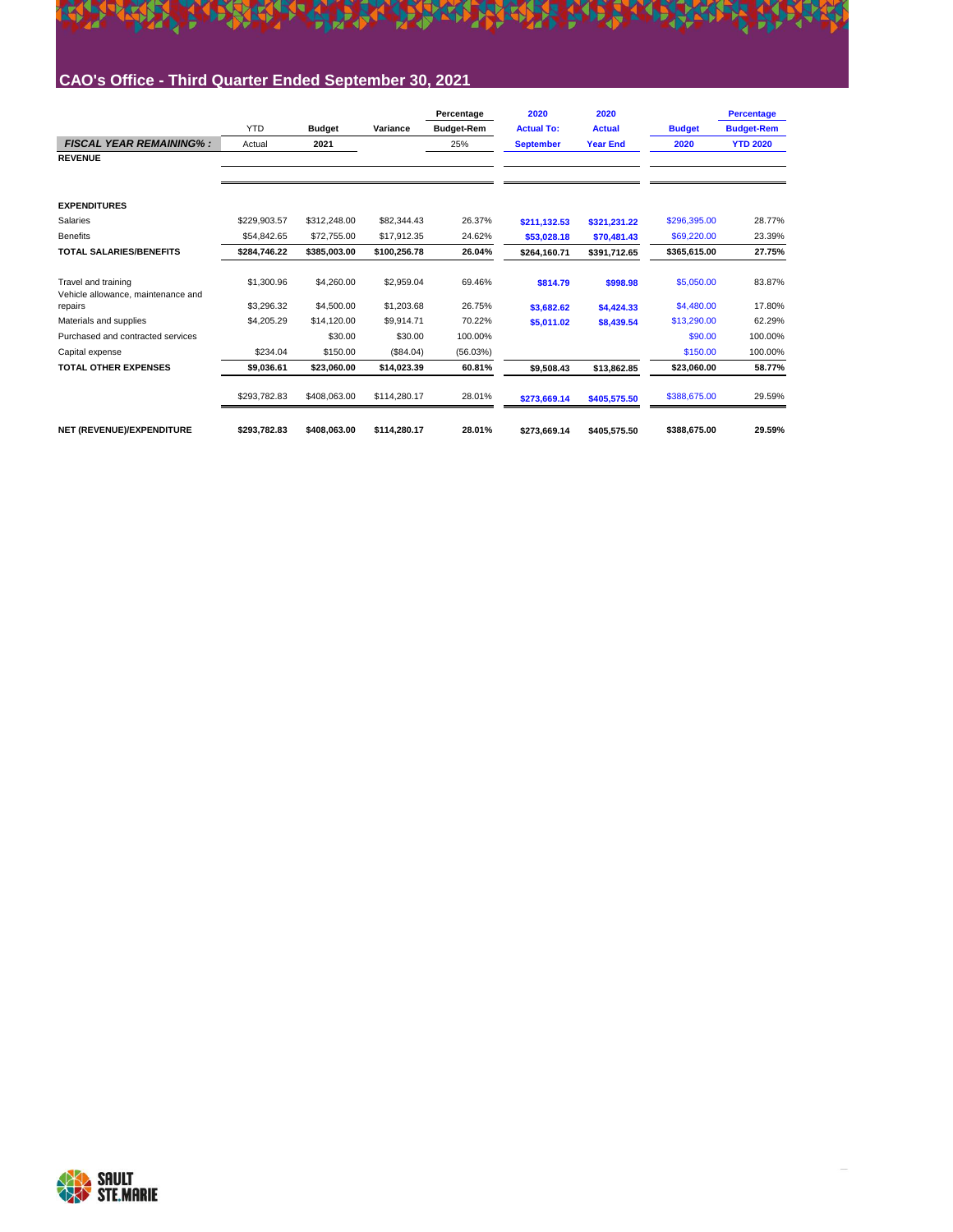### **Corporate Services - Third Quarter Ended September 30, 2021**

K

|                                               |                 |                |                | Percentage        | 2020              | 2020             |                 | <b>Percentage</b> |
|-----------------------------------------------|-----------------|----------------|----------------|-------------------|-------------------|------------------|-----------------|-------------------|
|                                               | <b>YTD</b>      | <b>Budget</b>  | Variance       | <b>Budget-Rem</b> | <b>Actual To:</b> | <b>Actual</b>    | <b>Budget</b>   | <b>Budget-Rem</b> |
| <b>FISCAL YEAR REMAINING%:</b>                | Actual          | 2021           |                | 25%               | <b>September</b>  | <b>Year End</b>  | 2020            | <b>YTD 2020</b>   |
| <b>REVENUE</b>                                |                 |                |                |                   |                   |                  |                 |                   |
| Fees and user charges                         | (\$73,485.13)   | (\$131,891.00) | (\$58,405.87)  | 44.28%            | ( \$79,573.09)    | (\$103,378.25)   | (\$152,270.00)  | 47.74%            |
| Government grants                             |                 | (\$1,540.00)   | (\$1,540.00)   | 100.00%           | \$50.88           | (\$11,139.32)    | (S1, 540.00)    | 103.30%           |
| Contribution from own funds                   |                 |                | \$0.00         | 0.00%             |                   | (S8, 158.72)     |                 | 0.00%             |
| Other income                                  | (\$107, 245.37) | (\$118,535.00) | (\$11,289.63)  | 9.52%             | ( \$86, 747.39)   | (\$118,643.09)   | (\$120, 293.00) | 27.89%            |
|                                               | (\$180,730.50)  | (\$251,966.00) | (\$71,235.50)  | 28.27%            | (\$166, 269.60)   | ( \$241, 319.38) | (S274, 103.00)  | 39.34%            |
| <b>EXPENDITURES</b>                           |                 |                |                |                   |                   |                  |                 |                   |
| Salaries                                      | \$3.089.731.80  | \$4,555,085.00 | \$1,465,353.20 | 32.17%            | \$2,964,533.66    | \$4,255,524.57   | \$4,476,419.00  | 33.77%            |
| <b>Benefits</b>                               | \$1,336,362.00  | \$1,918,204.00 | \$581,842.00   | 30.33%            | \$1,298,234.86    | \$1,756,602.95   | \$1,905,077.00  | 31.85%            |
| <b>TOTAL SALARIES/BENEFITS</b>                | \$4,426,093.80  | \$6,473,289.00 | \$2,047,195.20 | 31.63%            | \$4,262,768.52    | \$6.012.127.52   | \$6,381,496.00  | 33.20%            |
|                                               |                 |                |                |                   |                   |                  |                 |                   |
| Travel and training                           | \$39.993.34     | \$135,195.00   | \$95,201.66    | 70.42%            | \$25,924.92       | \$68,933.29      | \$139,445.00    | 81.41%            |
| Vehicle allowance, maintenance and<br>repairs | \$153.70        | \$1,190.00     | \$1,036.30     | 87.08%            | \$469.32          | \$643.85         | \$1,340.00      | 64.98%            |
| Materials and supplies                        | (\$67,654.75)   | \$79,607.00    | \$147,261.75   | 184.99%           | \$36,707.89       | \$80,874.51      | \$80,496.00     | 54.40%            |
| Maintenance and repairs                       | \$713,112.12    | \$859,537.00   | \$146,424.88   | 17.04%            | \$501,534.73      | \$583,259.08     | \$670,037.00    | 25.15%            |
| Goods for resale                              | \$9,600.00      | \$19,200.00    | \$9,600.00     | 50.00%            | \$9,600.00        | \$9,600.00       | \$19,200.00     | 50.00%            |
| Rents and leases                              | \$5,514.53      | \$3,000.00     | (\$2,514.53)   | $(83.82\%)$       | \$5,093.56        | \$1,821.16       | \$3,000.00      | (69.79%)          |
| <b>Financial expenses</b>                     | \$20,973.78     | \$60,750.00    | \$39,776.22    | 65.48%            | \$21,366.85       | \$12,770.68      | \$60,750.00     | 64.83%            |
| Purchased and contracted services             | \$541,796.42    | \$1,051,508.00 | \$509,711.58   | 48.47%            | \$679,462.72      | \$932,141.37     | \$1,040,620.00  | 34.71%            |
| Grants to others                              | \$641.09        | \$2,000.00     | \$1,358.91     | 67.95%            |                   |                  | \$2,000.00      | 100.00%           |
| Transfer to own funds                         |                 | \$75,000.00    | \$75,000.00    | 100.00%           |                   | \$343,150.15     | \$75,000.00     | 100.00%           |
| Capital expense                               | \$70,372.78     | \$125,750.00   | \$55,377.22    | 44.04%            | \$67,867.20       | \$97,339.18      | \$118,550.00    | 42.75%            |
| Depreciation                                  |                 |                | \$0.00         | 0.00%             |                   | \$292,972.99     |                 | 0.00%             |
| <b>TOTAL OTHER EXPENSES</b>                   | \$1.334.503.01  | \$2,412,737.00 | \$1,078,233.99 | 44.69%            | \$1,348,027.19    | \$2,423,506.26   | \$2.210.438.00  | 39.02%            |
|                                               |                 |                |                |                   |                   |                  |                 |                   |
|                                               | \$5,760,596.81  | \$8,886,026.00 | \$3,125,429.19 | 35.17%            | \$5,610,795.71    | \$8,435,633.78   | \$8,591,934.00  | 34.70%            |
| NET (REVENUE)/EXPENDITURE                     | \$5,579,866.31  | \$8,634,060.00 | \$3,054,193.69 | 35.37%            | \$5,444,526.11    | \$8,194,314.40   | \$8,317,831.00  | 34.54%            |
|                                               |                 |                |                |                   |                   |                  |                 |                   |
| HR                                            | 1,441,175.11    | 2,137,568.00   | 696,392.89     | 32.58%            |                   |                  |                 |                   |
| IT                                            | 1,745,230.82    | 2,679,066.00   | 933,835.18     | 34.86%            |                   |                  |                 |                   |
| Clerks                                        | 693,686.16      | 1,135,369.00   | 441,682.84     | 38.90%            |                   |                  |                 |                   |
| Finance                                       | 1,699,774.22    | 2,682,057.00   | 982,282.78     | 36.62%            |                   |                  |                 |                   |
|                                               | 5,579,866.31    | 8,634,060.00   | 3,054,193.69   |                   |                   |                  |                 |                   |

A TERMINAL TERMINAL PROPERTY AND TERMINAL CONTRA

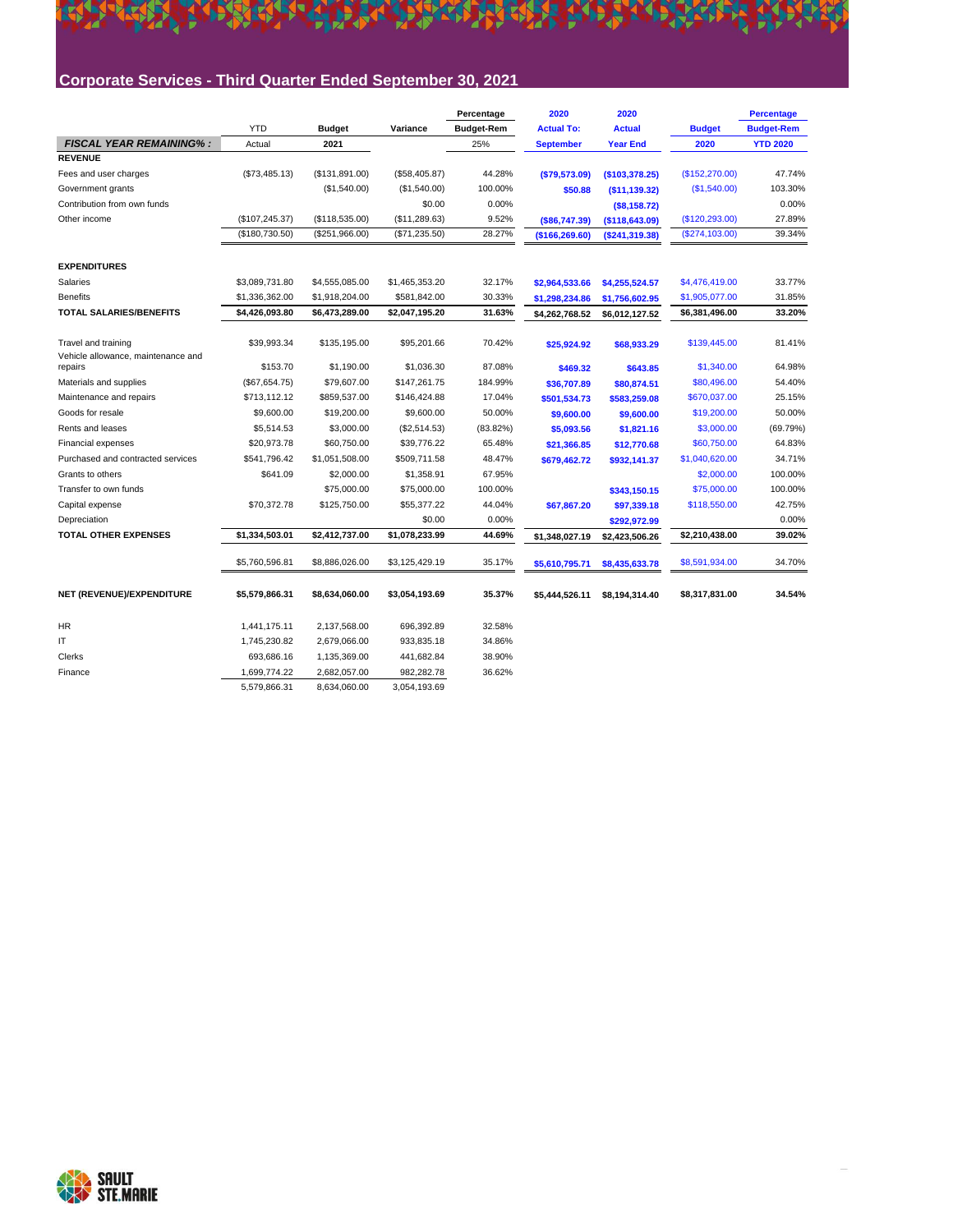#### <u> Eile er alt ein biskur beste er burgen übere</u> KY,

#### **Legal Department - Third Quarter Ended September 30, 2021**

|                                         |                  |                  |                 | Percentage        | 2020              | 2020             |                  | <b>Percentage</b> |
|-----------------------------------------|------------------|------------------|-----------------|-------------------|-------------------|------------------|------------------|-------------------|
|                                         | <b>YTD</b>       | <b>Budget</b>    | Variance        | <b>Budget-Rem</b> | <b>Actual To:</b> | <b>Actual</b>    | <b>Budget</b>    | <b>Budget-Rem</b> |
| <b>FISCAL YEAR REMAINING%:</b>          | Actual           | 2021             |                 | 25%               | <b>September</b>  | <b>Year End</b>  | 2020             | <b>YTD 2020</b>   |
| <b>REVENUE</b>                          |                  |                  |                 |                   |                   |                  |                  |                   |
| Fees and user charges                   | (\$1,143,353.94) | (\$1,770,434.00) | (\$627,080.06)  | 35.42%            | (\$978,539.99)    | (\$1,150,613.37) | (\$1,767,019.00) | 44.62%            |
| Government grants                       |                  |                  | \$0.00          | 0.00%             |                   | ( \$296, 547.11) | (S27, 518.00)    | 100.00%           |
| Interest and Investment income          | (\$934.54)       |                  | \$934.54        | 0.00%             | ( \$3,736.81)     | (\$4,480.61)     |                  | 0.00%             |
|                                         | (\$1,144,288.48) | (\$1,770,434.00) | (\$626, 145.52) | 35.37%            | $($ \$982,276.80) | (\$1,451,641.09) | (S1,794,537.00)  | 45.26%            |
| <b>EXPENDITURES</b>                     |                  |                  |                 |                   |                   |                  |                  |                   |
| Salaries                                | \$783,668.66     | \$1,112,443.00   | \$328,774.34    | 29.55%            | \$762,374.65      | \$1,068,820.19   | \$1,135,535.00   | 32.86%            |
| <b>Benefits</b>                         | \$205.332.35     | \$284.197.00     | \$78.864.65     | 27.75%            | \$197,987.43      | \$259,918.22     | \$292.617.00     | 32.34%            |
| <b>TOTAL SALARIES/BENEFITS</b>          | \$989,001.01     | \$1,396,640.00   | \$407,638.99    | 29.19%            | \$960,362.08      | \$1,328,738.41   | \$1,428,152.00   | 32.75%            |
| Travel and training                     | \$9.05           | \$25,335.00      | \$25,325.95     | 99.96%            | \$6,582.74        | \$8.716.09       | \$25,335.00      | 74.02%            |
| Materials and supplies                  | \$45,655.17      | \$79,730.00      | \$34,074.83     | 42.74%            | \$36,541.67       | \$53,704.95      | \$79,730.00      | 54.17%            |
| Maintenance and repairs                 |                  | \$2,170.00       | \$2,170.00      | 100.00%           |                   |                  | \$2,146.00       | 100.00%           |
| Rents and leases                        | \$48,727.14      | \$79,302.00      | \$30,574.86     | 38.55%            | \$52.973.44       | \$73,528.08      | \$78,802.00      | 32.78%            |
| Taxes and licenses                      | \$1,410,599.29   | \$1.753.305.00   | \$342.705.71    | 19.55%            | \$1,127,919.90    | \$1.308.043.21   | \$1,438,464.00   | 21.59%            |
| Purchased and contracted services       | \$157.763.37     | \$347,398.00     | \$189,634.63    | 54.59%            | \$114.119.91      | \$145,300.06     | \$322,370.00     | 64.60%            |
| Capital expense                         | \$5,901.12       | \$8,000.00       | \$2.098.88      | 26.24%            | \$2,598.69        | \$5,634.19       | \$8,000.00       | 67.52%            |
| Gain/Loss on Disposal of Capital Assets |                  |                  | \$0.00          | 0.00%             |                   | \$91,416.36      |                  | 0.00%             |
| <b>TOTAL OTHER EXPENSES</b>             | \$1.668.655.14   | \$2.295.240.00   | \$626,584.86    | 27.30%            | \$1,340,736.35    | \$1,686,342.94   | \$1,954,847.00   | 31.41%            |
|                                         | \$2,657,656.15   | \$3,691,880.00   | \$1,034,223.85  | 28.01%            | \$2,301,098.43    | \$3,015,081.35   | \$3,382,999.00   | 31.98%            |
| NET (REVENUE)/EXPENDITURE               | \$1,513,367.67   | \$1,921,446.00   | \$408,078.33    | 21.24%            | \$1.318.821.63    | \$1,563,440.26   | \$1,588,462.00   | 16.97%            |

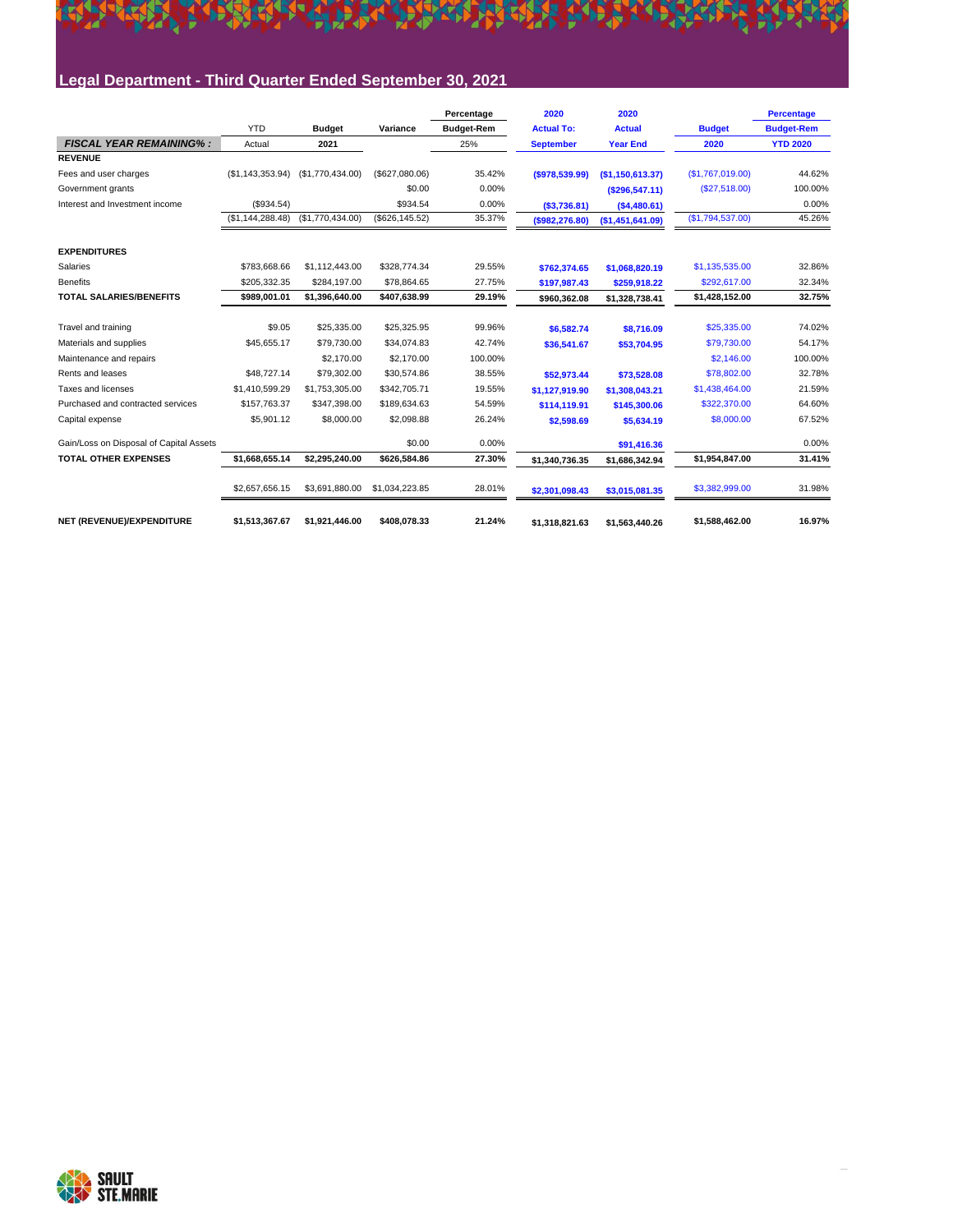

#### **Fire Services - Third Quarter Ended September 30, 2021**

|                                                           |                   |                                 |                | Percentage        | 2020              | 2020                            |                 | <b>Percentage</b> |
|-----------------------------------------------------------|-------------------|---------------------------------|----------------|-------------------|-------------------|---------------------------------|-----------------|-------------------|
|                                                           | <b>YTD</b>        | <b>Budget</b>                   | Variance       | <b>Budget-Rem</b> | <b>Actual To:</b> | <b>Actual</b>                   | <b>Budget</b>   | <b>Budget-Rem</b> |
| <b>FISCAL YEAR REMAINING%:</b>                            | Actual            | 2021                            |                | 25%               | <b>September</b>  | <b>Year End</b>                 | 2020            | <b>YTD 2020</b>   |
| <b>REVENUE</b>                                            |                   |                                 |                |                   |                   |                                 |                 |                   |
| Fees and user charges                                     | (\$240,321.12)    | (\$250,438.00)                  | (\$10, 116.88) | 4.04%             | (S250.969.41)     | (\$298, 287.28)                 | (S252, 142.00)  | 0.47%             |
| Government grants                                         | (\$22,600.00)     |                                 | \$22,600.00    | 0.00%             |                   |                                 |                 | 0.00%             |
| Other income                                              | (\$808.94)        | (\$3,000.00)                    | (\$2,191.06)   | 73.04%            | ( \$381.81)       | ( \$381.81)                     | (\$2,700.00)    | 85.86%            |
|                                                           | $($ \$263,730.06) | (\$253,438.00)                  | \$10,292.06    | $(4.06\%)$        | (S251, 351.22)    | ( \$298, 669.09)                | (\$254,842.00)  | 1.37%             |
| <b>EXPENDITURES</b>                                       |                   |                                 |                |                   |                   |                                 |                 |                   |
| Salaries                                                  | \$7,860,414.09    | \$10.745.671.00                 | \$2,885,256.91 | 26.85%            |                   | \$7,586,009.86 \$10,675,777.25  | \$10,298,901.00 | 26.34%            |
| <b>Benefits</b>                                           | \$2,299,113,18    | \$3.322.916.00                  | \$1.023.802.82 | 30.81%            | \$2,278,882.68    | \$3,051,576.21                  | \$3.061.275.00  | 25.56%            |
| <b>TOTAL SALARIES/BENEFITS</b>                            | \$10,159,527.27   | \$14,068,587.00                 | \$3,909,059.73 | 27.79%            | \$9,864,892.54    | \$13,727,353.46                 | \$13,360,176.00 | 26.16%            |
| Travel and training<br>Vehicle allowance, maintenance and | \$51.860.08       | \$116,220.00                    | \$64,359.92    | 55.38%            | \$44,180.74       | \$53,031.99                     | \$116,220.00    | 61.99%            |
| repairs                                                   | \$152,000.55      | \$162,440.00                    | \$10,439.45    | 6.43%             | \$118.145.09      | \$217.091.27                    | \$145,929.00    | 19.04%            |
| Utilities and Fuel                                        | \$144,646.29      | \$249.100.00                    | \$104,453.71   | 41.93%            | \$120,616.70      | \$185,037.43                    | \$264,989.00    | 54.48%            |
| Materials and supplies                                    | \$69.886.74       | \$119,200.00                    | \$49.313.26    | 41.37%            | \$17.341.37       | \$67.125.38                     | \$80,600.00     | 78.48%            |
| Maintenance and repairs                                   | \$106,860.90      | \$135,709.00                    | \$28,848.10    | 21.26%            | \$99,597.84       | \$154,733.90                    | \$110,771.00    | 10.09%            |
| Financial expenses                                        | \$4,258.60        | \$2,500.00                      | (\$1,758.60)   | (70.34%)          | \$4,242.55        | \$4,922.79                      | \$2,500.00      | $(69.70\%)$       |
| Purchased and contracted services                         | \$5,492.21        | \$18,200.00                     | \$12,707.79    | 69.82%            | \$5,171.44        | \$18.381.17                     | \$18,400.00     | 71.89%            |
| Transfer to own funds                                     |                   | \$306.030.00                    | \$306.030.00   | 100.00%           |                   | \$345.327.19                    | \$303,000.00    | 100.00%           |
| Capital expense                                           | \$50,693.28       | \$60,566.00                     | \$9,872.72     | 16.30%            | \$12,231.43       | \$38,728.60                     | \$60,566.00     | 79.80%            |
| Depreciation                                              |                   |                                 | \$0.00         | 0.00%             |                   | \$430,737.19                    |                 | 0.00%             |
| <b>TOTAL OTHER EXPENSES</b>                               | \$585.698.65      | \$1.169.965.00                  | \$584.266.35   | 49.94%            | \$421.527.16      | \$1,515,116.91                  | \$1,102,975.00  | 61.78%            |
|                                                           |                   |                                 | \$4,493,326.08 | 29.49%            |                   | \$10,286,419.70 \$15,242,470.37 | \$14,463,151.00 | 28.88%            |
| NET (REVENUE)/EXPENDITURE                                 |                   | \$10,481,495.86 \$14,985,114.00 | \$4,503,618.14 | 30.05%            |                   | \$10.035.068.48 \$14.943.801.28 | \$14,208,309.00 | 29.37%            |

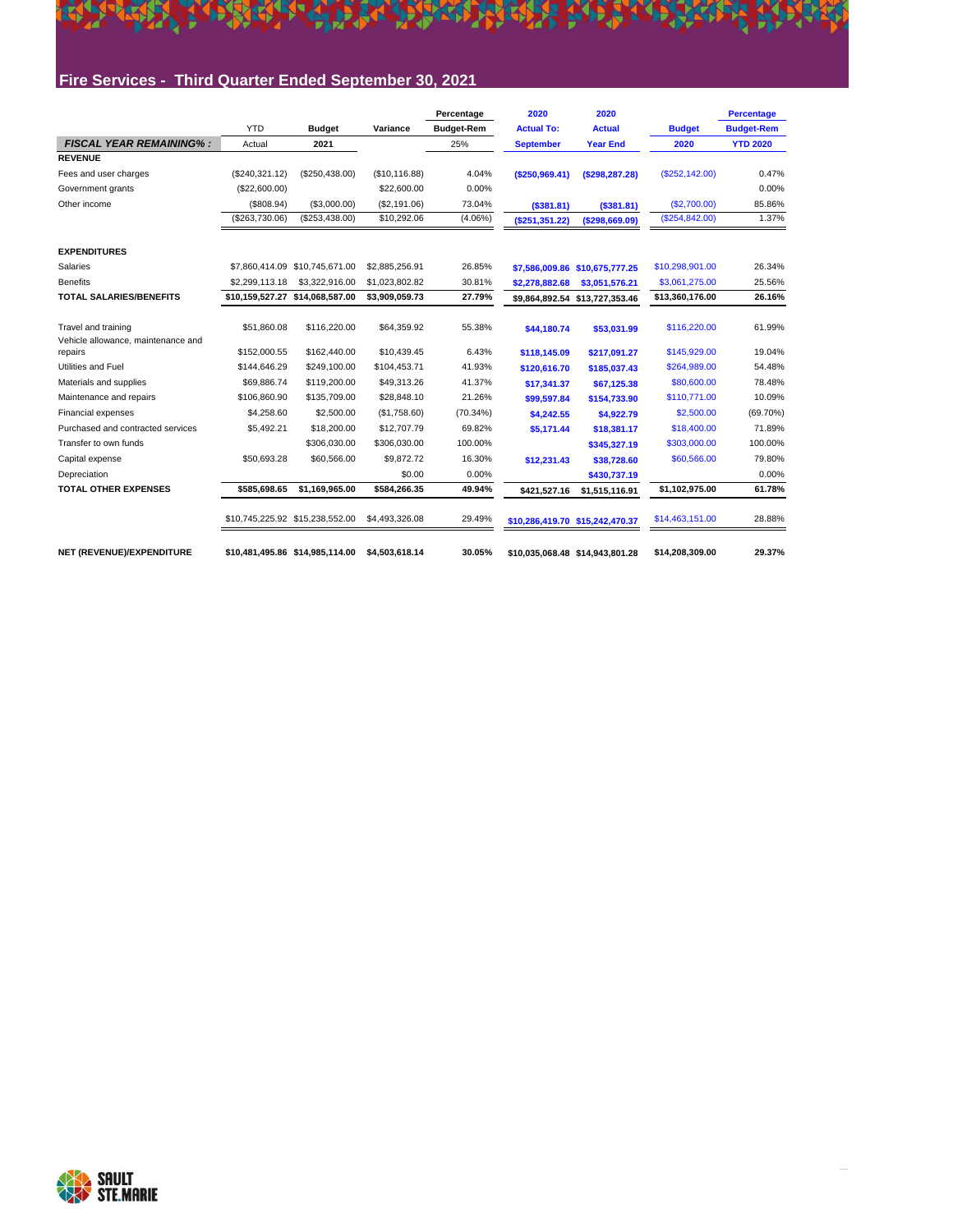#### **Public Works & Engineering - Third Quarter Ended September 30, 2021**

\*\*\*\*\*\*\*\*\*\*\*\*\*\*\*\*\*\*\*\*\*\*\*\*\*\*\*\*\*\*\*\*\*\*\*\*

| <b>YTD</b><br><b>Budget</b><br><b>Budget</b><br>Variance<br><b>Budget-Rem</b><br><b>Actual To:</b><br><b>Actual</b><br><b>Budget-Rem</b><br><b>FISCAL YEAR REMAINING%:</b><br>2021<br>25%<br>2020<br><b>YTD 2020</b><br>Actual<br><b>September</b><br><b>Year End</b><br><b>REVENUE</b><br>(\$3,371,975.64)<br>(\$3,443,387.00)<br>(\$71,411.36)<br>2.07%<br>(\$3,455,659.00)<br>21.35%<br>Fees and user charges<br>(S2,717,712.36)<br>$($ \$3,689,182.35)<br>37.67%<br>38.94%<br>Government grants<br>(\$435,557.60)<br>(\$664,013.00)<br>(\$698,769.00)<br>(\$263,211.40)<br>(\$405,430.91)<br>( \$736, 743.26)<br>Contribution from own funds<br>(\$5,000.00)<br>(\$5,000.00)<br>100.00%<br>(\$5,000.00)<br>(S4, 222.71)<br>(\$138,997.61)<br>(\$75,000.00)<br>\$63,997.61<br>(85.33%)<br>(\$75,000.00)<br>26.68%<br>Other income<br>(\$54,988.28)<br>(\$104,481.45)<br>(\$4,222,156.00)<br>6.53%<br>(\$3,946,530.85)<br>(\$275,625.15)<br>(\$4,199,672.00)<br>( \$3,178,131.55)<br>( \$4,534,629.77)<br><b>EXPENDITURES</b><br>Salaries<br>\$13,103,474.05<br>\$18,655,428.00<br>\$5,551,953.95<br>29.76%<br>\$18,508,964.00<br>30.80%<br>\$12,807,406.78<br>\$17,759,667.66<br><b>Benefits</b><br>31.43%<br>33.60%<br>\$3,565,873.48<br>\$5,200,177.00<br>\$1,634,303.52<br>\$5,116,965.00<br>\$3,397,748.41<br>\$4,540,143.92<br><b>TOTAL SALARIES/BENEFITS</b><br>\$16,669,347.53<br>30.12%<br>\$23,855,605.00<br>\$7,186,257.47<br>\$23,625,929.00<br>\$16,205,155.19<br>\$22,299,811.58<br>Travel and training<br>\$27,670.57<br>\$117,846.00<br>\$90,175.43<br>76.52%<br>\$85,926.00<br>\$64,294.08<br>\$39,416.75<br>Vehicle allowance, maintenance and<br>\$2,490,251.12<br>\$1,967,120.00<br>(\$523,131.12)<br>(26.59%)<br>\$2,632,188.00<br>repairs<br>\$2,623,439.26<br>\$3,633,375.20<br>Utilities and Fuel<br>\$4,286,750.09<br>39.53%<br>40.65%<br>\$7,089,400.00<br>\$2,802,649.91<br>\$6,987,530.00<br>\$4,147,429.68<br>\$5,990,215.50<br>\$2,742,524.89<br>\$920,580.11<br>25.13%<br>Materials and supplies<br>\$3,663,105.00<br>\$3,658,299.00<br>\$3,141,158.82<br>\$4,227,547.86<br>26.25%<br>Maintenance and repairs<br>\$148,935.68<br>\$201,940.00<br>\$53,004.32<br>\$199,140.00<br>\$170,233.78<br>\$209,784.66<br>20.66%<br>Taxes and licenses<br>\$77,318.53<br>\$97,455.00<br>\$20,136.47<br>\$124,715.00<br>\$76,307.39<br>\$84,189.74<br>\$9,010.00<br>\$5,518.00<br>(\$3,492.00)<br>(63.28%)<br>\$5,518.00<br>(103.64%)<br><b>Financial expenses</b><br>\$14,436.75<br>\$11,236.66<br>Purchased and contracted services<br>\$5,148,598.40<br>28.96%<br>28.82%<br>\$7,247,102.00<br>\$2,098,503.60<br>\$7,050,675.00<br>\$7,024,035.09<br>\$5,018,730.36<br>\$692,416.00<br>82.93%<br>Transfer to own funds<br>\$4,055,452.00<br>\$3,363,036.00<br>\$3,732,846.00<br>\$1,038,623.00<br>\$4,924,636.93<br>\$66,699.82<br>68.75%<br>Capital expense<br>\$30,318.18<br>\$97,018.00<br>\$94,618.00<br>\$45,464.70<br>\$47,043.06<br>0.00%<br>Depreciation<br>\$0.00<br>\$13,813,991.56 |  |  | Percentage | 2020 | 2020 | <b>Percentage</b> |
|-----------------------------------------------------------------------------------------------------------------------------------------------------------------------------------------------------------------------------------------------------------------------------------------------------------------------------------------------------------------------------------------------------------------------------------------------------------------------------------------------------------------------------------------------------------------------------------------------------------------------------------------------------------------------------------------------------------------------------------------------------------------------------------------------------------------------------------------------------------------------------------------------------------------------------------------------------------------------------------------------------------------------------------------------------------------------------------------------------------------------------------------------------------------------------------------------------------------------------------------------------------------------------------------------------------------------------------------------------------------------------------------------------------------------------------------------------------------------------------------------------------------------------------------------------------------------------------------------------------------------------------------------------------------------------------------------------------------------------------------------------------------------------------------------------------------------------------------------------------------------------------------------------------------------------------------------------------------------------------------------------------------------------------------------------------------------------------------------------------------------------------------------------------------------------------------------------------------------------------------------------------------------------------------------------------------------------------------------------------------------------------------------------------------------------------------------------------------------------------------------------------------------------------------------------------------------------------------------------------------------------------------------------------------------------------------------------------------------------------------------------------------------------------------------------------------------------------------------------------------------------------------------------------------------------------------------------------------------------------------------------------------------|--|--|------------|------|------|-------------------|
|                                                                                                                                                                                                                                                                                                                                                                                                                                                                                                                                                                                                                                                                                                                                                                                                                                                                                                                                                                                                                                                                                                                                                                                                                                                                                                                                                                                                                                                                                                                                                                                                                                                                                                                                                                                                                                                                                                                                                                                                                                                                                                                                                                                                                                                                                                                                                                                                                                                                                                                                                                                                                                                                                                                                                                                                                                                                                                                                                                                                                       |  |  |            |      |      |                   |
|                                                                                                                                                                                                                                                                                                                                                                                                                                                                                                                                                                                                                                                                                                                                                                                                                                                                                                                                                                                                                                                                                                                                                                                                                                                                                                                                                                                                                                                                                                                                                                                                                                                                                                                                                                                                                                                                                                                                                                                                                                                                                                                                                                                                                                                                                                                                                                                                                                                                                                                                                                                                                                                                                                                                                                                                                                                                                                                                                                                                                       |  |  |            |      |      |                   |
|                                                                                                                                                                                                                                                                                                                                                                                                                                                                                                                                                                                                                                                                                                                                                                                                                                                                                                                                                                                                                                                                                                                                                                                                                                                                                                                                                                                                                                                                                                                                                                                                                                                                                                                                                                                                                                                                                                                                                                                                                                                                                                                                                                                                                                                                                                                                                                                                                                                                                                                                                                                                                                                                                                                                                                                                                                                                                                                                                                                                                       |  |  |            |      |      |                   |
|                                                                                                                                                                                                                                                                                                                                                                                                                                                                                                                                                                                                                                                                                                                                                                                                                                                                                                                                                                                                                                                                                                                                                                                                                                                                                                                                                                                                                                                                                                                                                                                                                                                                                                                                                                                                                                                                                                                                                                                                                                                                                                                                                                                                                                                                                                                                                                                                                                                                                                                                                                                                                                                                                                                                                                                                                                                                                                                                                                                                                       |  |  |            |      |      |                   |
|                                                                                                                                                                                                                                                                                                                                                                                                                                                                                                                                                                                                                                                                                                                                                                                                                                                                                                                                                                                                                                                                                                                                                                                                                                                                                                                                                                                                                                                                                                                                                                                                                                                                                                                                                                                                                                                                                                                                                                                                                                                                                                                                                                                                                                                                                                                                                                                                                                                                                                                                                                                                                                                                                                                                                                                                                                                                                                                                                                                                                       |  |  |            |      |      |                   |
|                                                                                                                                                                                                                                                                                                                                                                                                                                                                                                                                                                                                                                                                                                                                                                                                                                                                                                                                                                                                                                                                                                                                                                                                                                                                                                                                                                                                                                                                                                                                                                                                                                                                                                                                                                                                                                                                                                                                                                                                                                                                                                                                                                                                                                                                                                                                                                                                                                                                                                                                                                                                                                                                                                                                                                                                                                                                                                                                                                                                                       |  |  |            |      |      | 100.00%           |
|                                                                                                                                                                                                                                                                                                                                                                                                                                                                                                                                                                                                                                                                                                                                                                                                                                                                                                                                                                                                                                                                                                                                                                                                                                                                                                                                                                                                                                                                                                                                                                                                                                                                                                                                                                                                                                                                                                                                                                                                                                                                                                                                                                                                                                                                                                                                                                                                                                                                                                                                                                                                                                                                                                                                                                                                                                                                                                                                                                                                                       |  |  |            |      |      |                   |
|                                                                                                                                                                                                                                                                                                                                                                                                                                                                                                                                                                                                                                                                                                                                                                                                                                                                                                                                                                                                                                                                                                                                                                                                                                                                                                                                                                                                                                                                                                                                                                                                                                                                                                                                                                                                                                                                                                                                                                                                                                                                                                                                                                                                                                                                                                                                                                                                                                                                                                                                                                                                                                                                                                                                                                                                                                                                                                                                                                                                                       |  |  |            |      |      | 24.32%            |
|                                                                                                                                                                                                                                                                                                                                                                                                                                                                                                                                                                                                                                                                                                                                                                                                                                                                                                                                                                                                                                                                                                                                                                                                                                                                                                                                                                                                                                                                                                                                                                                                                                                                                                                                                                                                                                                                                                                                                                                                                                                                                                                                                                                                                                                                                                                                                                                                                                                                                                                                                                                                                                                                                                                                                                                                                                                                                                                                                                                                                       |  |  |            |      |      |                   |
|                                                                                                                                                                                                                                                                                                                                                                                                                                                                                                                                                                                                                                                                                                                                                                                                                                                                                                                                                                                                                                                                                                                                                                                                                                                                                                                                                                                                                                                                                                                                                                                                                                                                                                                                                                                                                                                                                                                                                                                                                                                                                                                                                                                                                                                                                                                                                                                                                                                                                                                                                                                                                                                                                                                                                                                                                                                                                                                                                                                                                       |  |  |            |      |      |                   |
|                                                                                                                                                                                                                                                                                                                                                                                                                                                                                                                                                                                                                                                                                                                                                                                                                                                                                                                                                                                                                                                                                                                                                                                                                                                                                                                                                                                                                                                                                                                                                                                                                                                                                                                                                                                                                                                                                                                                                                                                                                                                                                                                                                                                                                                                                                                                                                                                                                                                                                                                                                                                                                                                                                                                                                                                                                                                                                                                                                                                                       |  |  |            |      |      |                   |
|                                                                                                                                                                                                                                                                                                                                                                                                                                                                                                                                                                                                                                                                                                                                                                                                                                                                                                                                                                                                                                                                                                                                                                                                                                                                                                                                                                                                                                                                                                                                                                                                                                                                                                                                                                                                                                                                                                                                                                                                                                                                                                                                                                                                                                                                                                                                                                                                                                                                                                                                                                                                                                                                                                                                                                                                                                                                                                                                                                                                                       |  |  |            |      |      | 31.41%            |
|                                                                                                                                                                                                                                                                                                                                                                                                                                                                                                                                                                                                                                                                                                                                                                                                                                                                                                                                                                                                                                                                                                                                                                                                                                                                                                                                                                                                                                                                                                                                                                                                                                                                                                                                                                                                                                                                                                                                                                                                                                                                                                                                                                                                                                                                                                                                                                                                                                                                                                                                                                                                                                                                                                                                                                                                                                                                                                                                                                                                                       |  |  |            |      |      |                   |
|                                                                                                                                                                                                                                                                                                                                                                                                                                                                                                                                                                                                                                                                                                                                                                                                                                                                                                                                                                                                                                                                                                                                                                                                                                                                                                                                                                                                                                                                                                                                                                                                                                                                                                                                                                                                                                                                                                                                                                                                                                                                                                                                                                                                                                                                                                                                                                                                                                                                                                                                                                                                                                                                                                                                                                                                                                                                                                                                                                                                                       |  |  |            |      |      | 54.13%            |
|                                                                                                                                                                                                                                                                                                                                                                                                                                                                                                                                                                                                                                                                                                                                                                                                                                                                                                                                                                                                                                                                                                                                                                                                                                                                                                                                                                                                                                                                                                                                                                                                                                                                                                                                                                                                                                                                                                                                                                                                                                                                                                                                                                                                                                                                                                                                                                                                                                                                                                                                                                                                                                                                                                                                                                                                                                                                                                                                                                                                                       |  |  |            |      |      | 0.33%             |
|                                                                                                                                                                                                                                                                                                                                                                                                                                                                                                                                                                                                                                                                                                                                                                                                                                                                                                                                                                                                                                                                                                                                                                                                                                                                                                                                                                                                                                                                                                                                                                                                                                                                                                                                                                                                                                                                                                                                                                                                                                                                                                                                                                                                                                                                                                                                                                                                                                                                                                                                                                                                                                                                                                                                                                                                                                                                                                                                                                                                                       |  |  |            |      |      |                   |
|                                                                                                                                                                                                                                                                                                                                                                                                                                                                                                                                                                                                                                                                                                                                                                                                                                                                                                                                                                                                                                                                                                                                                                                                                                                                                                                                                                                                                                                                                                                                                                                                                                                                                                                                                                                                                                                                                                                                                                                                                                                                                                                                                                                                                                                                                                                                                                                                                                                                                                                                                                                                                                                                                                                                                                                                                                                                                                                                                                                                                       |  |  |            |      |      | 14.14%            |
|                                                                                                                                                                                                                                                                                                                                                                                                                                                                                                                                                                                                                                                                                                                                                                                                                                                                                                                                                                                                                                                                                                                                                                                                                                                                                                                                                                                                                                                                                                                                                                                                                                                                                                                                                                                                                                                                                                                                                                                                                                                                                                                                                                                                                                                                                                                                                                                                                                                                                                                                                                                                                                                                                                                                                                                                                                                                                                                                                                                                                       |  |  |            |      |      | 14.52%            |
|                                                                                                                                                                                                                                                                                                                                                                                                                                                                                                                                                                                                                                                                                                                                                                                                                                                                                                                                                                                                                                                                                                                                                                                                                                                                                                                                                                                                                                                                                                                                                                                                                                                                                                                                                                                                                                                                                                                                                                                                                                                                                                                                                                                                                                                                                                                                                                                                                                                                                                                                                                                                                                                                                                                                                                                                                                                                                                                                                                                                                       |  |  |            |      |      | 38.81%            |
|                                                                                                                                                                                                                                                                                                                                                                                                                                                                                                                                                                                                                                                                                                                                                                                                                                                                                                                                                                                                                                                                                                                                                                                                                                                                                                                                                                                                                                                                                                                                                                                                                                                                                                                                                                                                                                                                                                                                                                                                                                                                                                                                                                                                                                                                                                                                                                                                                                                                                                                                                                                                                                                                                                                                                                                                                                                                                                                                                                                                                       |  |  |            |      |      |                   |
|                                                                                                                                                                                                                                                                                                                                                                                                                                                                                                                                                                                                                                                                                                                                                                                                                                                                                                                                                                                                                                                                                                                                                                                                                                                                                                                                                                                                                                                                                                                                                                                                                                                                                                                                                                                                                                                                                                                                                                                                                                                                                                                                                                                                                                                                                                                                                                                                                                                                                                                                                                                                                                                                                                                                                                                                                                                                                                                                                                                                                       |  |  |            |      |      |                   |
|                                                                                                                                                                                                                                                                                                                                                                                                                                                                                                                                                                                                                                                                                                                                                                                                                                                                                                                                                                                                                                                                                                                                                                                                                                                                                                                                                                                                                                                                                                                                                                                                                                                                                                                                                                                                                                                                                                                                                                                                                                                                                                                                                                                                                                                                                                                                                                                                                                                                                                                                                                                                                                                                                                                                                                                                                                                                                                                                                                                                                       |  |  |            |      |      | 72.18%            |
|                                                                                                                                                                                                                                                                                                                                                                                                                                                                                                                                                                                                                                                                                                                                                                                                                                                                                                                                                                                                                                                                                                                                                                                                                                                                                                                                                                                                                                                                                                                                                                                                                                                                                                                                                                                                                                                                                                                                                                                                                                                                                                                                                                                                                                                                                                                                                                                                                                                                                                                                                                                                                                                                                                                                                                                                                                                                                                                                                                                                                       |  |  |            |      |      | 51.95%            |
|                                                                                                                                                                                                                                                                                                                                                                                                                                                                                                                                                                                                                                                                                                                                                                                                                                                                                                                                                                                                                                                                                                                                                                                                                                                                                                                                                                                                                                                                                                                                                                                                                                                                                                                                                                                                                                                                                                                                                                                                                                                                                                                                                                                                                                                                                                                                                                                                                                                                                                                                                                                                                                                                                                                                                                                                                                                                                                                                                                                                                       |  |  |            |      |      | 0.00%             |
| Gain/Loss on Disposal of Capital Assets<br>\$0.00<br>0.00%<br>0.00%<br>\$35,029.08                                                                                                                                                                                                                                                                                                                                                                                                                                                                                                                                                                                                                                                                                                                                                                                                                                                                                                                                                                                                                                                                                                                                                                                                                                                                                                                                                                                                                                                                                                                                                                                                                                                                                                                                                                                                                                                                                                                                                                                                                                                                                                                                                                                                                                                                                                                                                                                                                                                                                                                                                                                                                                                                                                                                                                                                                                                                                                                                    |  |  |            |      |      |                   |
| (1.23%)<br>(\$220,130.00)<br>(17.72%)<br>Less: recoverable costs<br>(\$222, 844.25)<br>$(\$220, 130.00)$<br>\$2,714.25<br>(\$259, 144.63)<br>(\$467,120.24)                                                                                                                                                                                                                                                                                                                                                                                                                                                                                                                                                                                                                                                                                                                                                                                                                                                                                                                                                                                                                                                                                                                                                                                                                                                                                                                                                                                                                                                                                                                                                                                                                                                                                                                                                                                                                                                                                                                                                                                                                                                                                                                                                                                                                                                                                                                                                                                                                                                                                                                                                                                                                                                                                                                                                                                                                                                           |  |  |            |      |      |                   |
| 36.56%<br><b>TOTAL OTHER EXPENSES</b><br>\$15,430,949.21<br>\$24,321,826.00<br>\$8,890,876.79<br>\$24,351,325.00<br>\$16,052,895.77<br>\$39,601,459.27                                                                                                                                                                                                                                                                                                                                                                                                                                                                                                                                                                                                                                                                                                                                                                                                                                                                                                                                                                                                                                                                                                                                                                                                                                                                                                                                                                                                                                                                                                                                                                                                                                                                                                                                                                                                                                                                                                                                                                                                                                                                                                                                                                                                                                                                                                                                                                                                                                                                                                                                                                                                                                                                                                                                                                                                                                                                |  |  |            |      |      | 34.08%            |
|                                                                                                                                                                                                                                                                                                                                                                                                                                                                                                                                                                                                                                                                                                                                                                                                                                                                                                                                                                                                                                                                                                                                                                                                                                                                                                                                                                                                                                                                                                                                                                                                                                                                                                                                                                                                                                                                                                                                                                                                                                                                                                                                                                                                                                                                                                                                                                                                                                                                                                                                                                                                                                                                                                                                                                                                                                                                                                                                                                                                                       |  |  |            |      |      |                   |
| 33.37%<br>\$32,100,296.74<br>\$48,177,431.00<br>\$16,077,134.26<br>\$47,977,254.00<br>32.76%<br>\$32,258,050.96<br>\$61,901,270.85                                                                                                                                                                                                                                                                                                                                                                                                                                                                                                                                                                                                                                                                                                                                                                                                                                                                                                                                                                                                                                                                                                                                                                                                                                                                                                                                                                                                                                                                                                                                                                                                                                                                                                                                                                                                                                                                                                                                                                                                                                                                                                                                                                                                                                                                                                                                                                                                                                                                                                                                                                                                                                                                                                                                                                                                                                                                                    |  |  |            |      |      |                   |
| NET (REVENUE)/EXPENDITURE<br>35.95%<br>\$28,153,765.89<br>\$43,955,275.00<br>\$15,801,509.11<br>\$43,777,582.00<br>\$29,079,919.41<br>\$57,366,641.08                                                                                                                                                                                                                                                                                                                                                                                                                                                                                                                                                                                                                                                                                                                                                                                                                                                                                                                                                                                                                                                                                                                                                                                                                                                                                                                                                                                                                                                                                                                                                                                                                                                                                                                                                                                                                                                                                                                                                                                                                                                                                                                                                                                                                                                                                                                                                                                                                                                                                                                                                                                                                                                                                                                                                                                                                                                                 |  |  |            |      |      | 33.57%            |
| <b>Public Works</b><br>30.74%<br>20,845,747.47<br>30,098,862.00<br>9,253,114.53                                                                                                                                                                                                                                                                                                                                                                                                                                                                                                                                                                                                                                                                                                                                                                                                                                                                                                                                                                                                                                                                                                                                                                                                                                                                                                                                                                                                                                                                                                                                                                                                                                                                                                                                                                                                                                                                                                                                                                                                                                                                                                                                                                                                                                                                                                                                                                                                                                                                                                                                                                                                                                                                                                                                                                                                                                                                                                                                       |  |  |            |      |      |                   |
| 47.26%<br>7,308,018.42<br>13,856,413.00<br>6,548,394.58<br>Engineering                                                                                                                                                                                                                                                                                                                                                                                                                                                                                                                                                                                                                                                                                                                                                                                                                                                                                                                                                                                                                                                                                                                                                                                                                                                                                                                                                                                                                                                                                                                                                                                                                                                                                                                                                                                                                                                                                                                                                                                                                                                                                                                                                                                                                                                                                                                                                                                                                                                                                                                                                                                                                                                                                                                                                                                                                                                                                                                                                |  |  |            |      |      |                   |
| 28.153.765.89<br>43.955.275.00<br>15.801.509.11                                                                                                                                                                                                                                                                                                                                                                                                                                                                                                                                                                                                                                                                                                                                                                                                                                                                                                                                                                                                                                                                                                                                                                                                                                                                                                                                                                                                                                                                                                                                                                                                                                                                                                                                                                                                                                                                                                                                                                                                                                                                                                                                                                                                                                                                                                                                                                                                                                                                                                                                                                                                                                                                                                                                                                                                                                                                                                                                                                       |  |  |            |      |      |                   |



K

**REAL**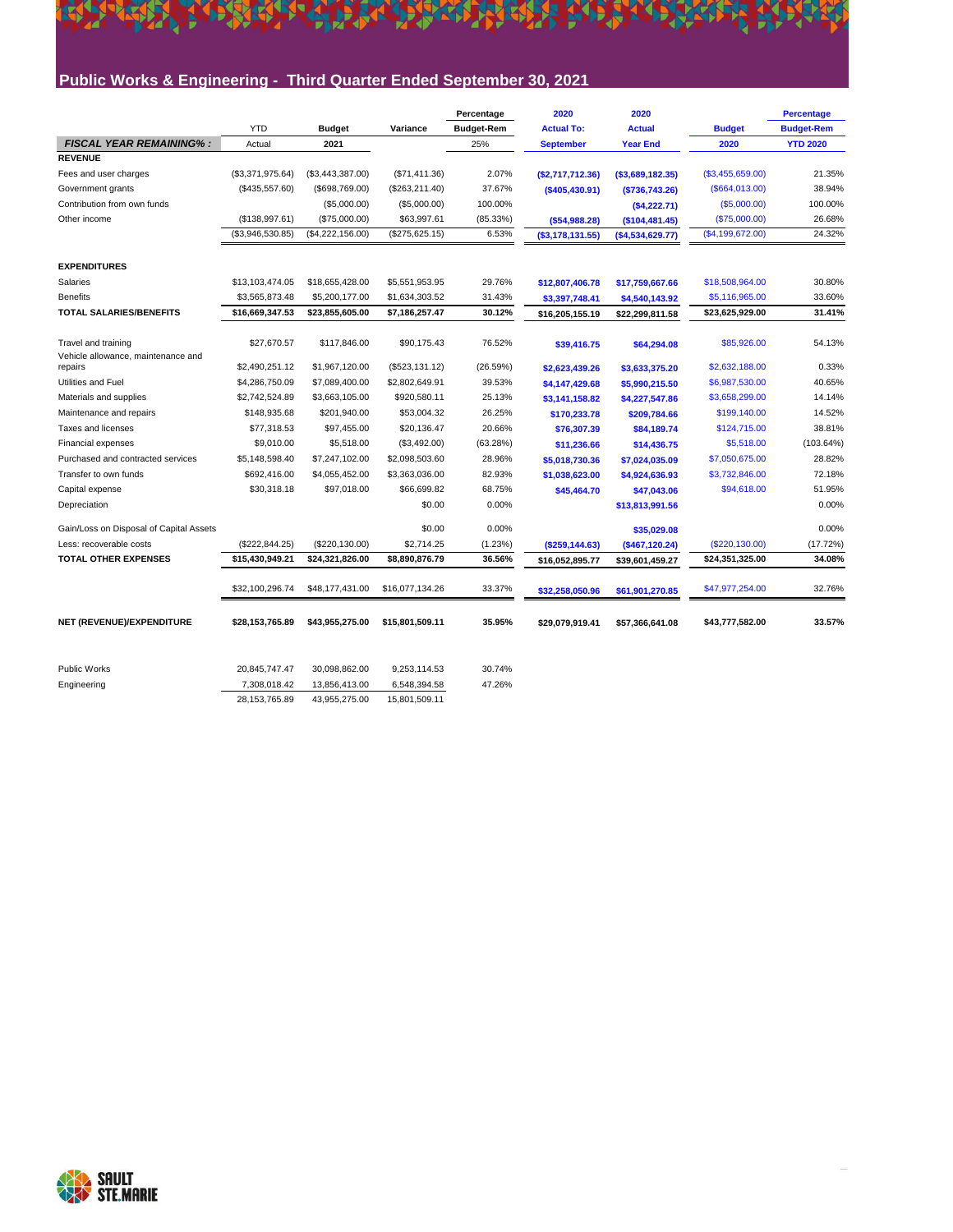### **Public Works - Third Quarter Ended September 30, 2021**

**ARRAIGHT CLEAR** 

不好

K

|                                                           |                  |                  |                 | Percentage        | 2020              | 2020              |                  | <b>Percentage</b> |
|-----------------------------------------------------------|------------------|------------------|-----------------|-------------------|-------------------|-------------------|------------------|-------------------|
|                                                           | <b>YTD</b>       | <b>Budget</b>    | Variance        | <b>Budget-Rem</b> | <b>Actual To:</b> | <b>Actual</b>     | <b>Budget</b>    | <b>Budget-Rem</b> |
| <b>FISCAL YEAR REMAINING%:</b>                            | Actual           | 2021             |                 | 25%               | <b>September</b>  | <b>Year End</b>   | 2020             | <b>YTD 2020</b>   |
| <b>REVENUE</b>                                            |                  |                  |                 |                   |                   |                   |                  |                   |
| Fees and user charges                                     | (S1.909.934.45)  | (\$2,226,181.00) | (\$316, 246.55) | 14.21%            | (\$1,894,427.32)  | (S2, 547, 800.56) | (\$2,249,886.00) | 15.80%            |
| Government grants                                         | (\$352,527.38)   | (\$668,769.00)   | (\$316, 241.62) | 47.29%            | $($ \$334,651.71) | $($ \$659,906.26) | (\$634,013.00)   | 47.22%            |
| Contribution from own funds                               |                  | (\$5,000.00)     | (\$5,000.00)    | 100.00%           |                   | (\$4,222.71)      | (\$5,000.00)     | 100.00%           |
| Other income                                              | (\$138,997.61)   | (\$75,000.00)    | \$63,997.61     | $(85.33\%)$       | ( \$54, 927.05)   | (\$104,420.22)    | (\$75,000.00)    | 26.76%            |
|                                                           | (\$2,401,459.44) | (\$2,974,950.00) | (\$573,490.56)  | 19.28%            | (\$2,284,006.08)  | ( \$3,316,349.75) | (\$2,963,899.00) | 22.94%            |
| <b>EXPENDITURES</b>                                       |                  |                  |                 |                   |                   |                   |                  |                   |
| Salaries                                                  | \$11.028.147.36  | \$15,555,454.00  | \$4,527,306.64  | 29.10%            | \$10,698,673.78   | \$14,815,293.73   | \$15,437,391.00  | 30.70%            |
| <b>Benefits</b>                                           | \$3,023,227.24   | \$4,430,910.00   | \$1,407,682.76  | 31.77%            | \$2,884,430.18    | \$3,863,082.39    | \$4,374,324.00   | 34.06%            |
| <b>TOTAL SALARIES/BENEFITS</b>                            | \$14,051,374.60  | \$19,986,364.00  | \$5,934,989.40  | 29.70%            | \$13,583,103.96   | \$18,678,376.12   | \$19,811,715.00  | 31.44%            |
| Travel and training<br>Vehicle allowance, maintenance and | \$24,814.52      | \$88,990.00      | \$64,175.48     | 72.12%            | \$33,581.50       | \$57,334.59       | \$58,070.00      | 42.17%            |
| repairs                                                   | \$2,471,710.93   | \$1,937,520.00   | (\$534,190.93)  | (27.57%)          | \$2,605,458.94    | \$3,610,354.54    | \$2,605,677.00   | 0.01%             |
| Utilities and Fuel                                        | \$1,168,003.10   | \$1,626,188.00   | \$458,184.90    | 28.18%            | \$1,012,565.59    | \$1,466,581.32    | \$1,626,188.00   | 37.73%            |
| Materials and supplies                                    | \$2,588,616.75   | \$3,437,858.00   | \$849,241.25    | 24.70%            | \$2,959,332.64    | \$4,069,945.34    | \$3,428,283.00   | 13.68%            |
| Taxes and licenses                                        | \$77.318.53      | \$97.455.00      | \$20.136.47     | 20.66%            | \$76,307.39       | \$84,189.74       | \$124,715.00     | 38.81%            |
| <b>Financial expenses</b>                                 | \$8,522.11       | \$5,000.00       | (\$3,522.11)    | $(70.44\%)$       | \$10,733.53       | \$13,958.83       | \$5,000.00       | (114.67%)         |
| Purchased and contracted services                         | \$2,366,693.85   | \$3,422,794.00   | \$1,056,100.15  | 30.85%            | \$2,300,334.79    | \$3,324,693.90    | \$3,348,217.00   | 31.30%            |
| Transfer to own funds                                     | \$692.416.00     | \$2,645,173.00   | \$1,952,757.00  | 73.82%            | \$1,038,623.00    | \$2,842,017.99    | \$2,307,149.00   | 54.98%            |
| Capital expense                                           | \$20,580.77      | \$46,600.00      | \$26,019.23     | 55.84%            | \$35,800.71       | \$35,800.71       | \$46,600.00      | 23.17%            |
| Depreciation                                              |                  |                  | \$0.00          | 0.00%             |                   | \$2,955,002.90    |                  | 0.00%             |
| Gain/Loss on Disposal of Capital Assets                   |                  |                  | \$0.00          | 0.00%             |                   | \$35,042.20       |                  | 0.00%             |
| Less: recoverable costs                                   | (\$222,844.25)   | (\$220,130.00)   | \$2,714.25      | (1.23%)           | ( \$259, 144.63)  | (\$467,120.24)    | (\$220,130.00)   | (17.72%)          |
| <b>TOTAL OTHER EXPENSES</b>                               | \$9,195,832.31   | \$13,087,448.00  | \$3,891,615.69  | 29.74%            | \$9,813,593.46    | \$18,027,801.82   | \$13,329,769.00  | 26.38%            |
|                                                           | \$23,247,206.91  | \$33,073,812.00  | \$9,826,605.09  | 29.71%            | \$23,396,697.42   | \$36,706,177.94   | \$33,141,484.00  | 29.40%            |
| NET (REVENUE)/EXPENDITURE                                 | \$20.845.747.47  | \$30.098.862.00  | \$9.253.114.53  | 30.74%            | \$21.112.691.34   | \$33,389,828.19   | \$30.177.585.00  | 30.04%            |

**TEXASS** 

本经济 法建议决策

**PART** 

| Operations                          |               |               |              |        |
|-------------------------------------|---------------|---------------|--------------|--------|
| Winter Control: Roadways and        |               |               |              |        |
| <b>Sidewalks</b>                    | 4.637.375.27  | 7.242.942.00  | 2.605.566.73 | 35.97% |
| <b>Sanitary Sewers</b>              | 1,446,162.10  | 2,007,040.00  | 560,877.90   | 27.95% |
| <b>Storm Sewers</b>                 | 355,734.04    | 618.984.00    | 263,249.96   | 42.53% |
| Roadways and Sidewalks              | 2,190,540.89  | 3.607.663.00  | 1,417,122.11 | 39.28% |
| Supervision and Overhead            | 2,555,973.38  | 3,166,933.00  | 610,959.62   | 19.29% |
| <b>Traffic &amp; Communications</b> | 1,396,101.76  | 1,693,599.00  | 297,497.24   | 17.57% |
| Carpentry                           | 490.825.36    | 747.403.00    | 256.577.64   | 34.33% |
| Administration                      | 1,217,257.05  | 1,672,085.00  | 454.827.95   | 27.20% |
| Buildings & Equipment               | 1,983,028.39  | 2.210.177.00  | 227.148.61   | 10.28% |
| Waste Management                    | 1,604,383.21  | 3,697,513.00  | 2,093,129.79 | 56.61% |
| Parks                               | 2,968,366.02  | 3,434,523.00  | 466,156.98   | 13.57% |
|                                     | 20.845.747.47 | 30,098,862.00 | 9.253.114.53 |        |

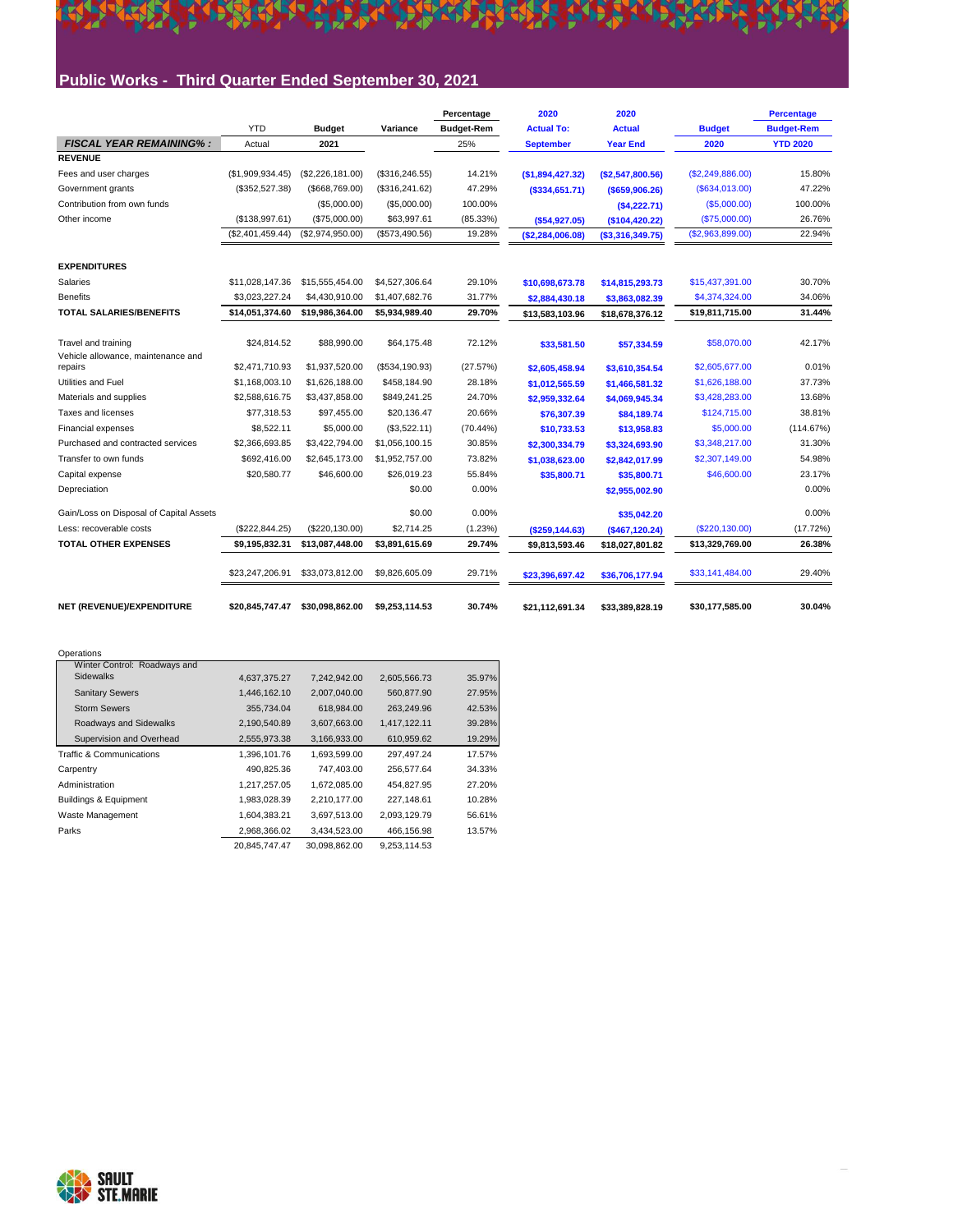# EL PERSONAL EL PORT EL PORT EL PORT EL PORT EL PORT EL

#### **Engineering - Third Quarter Ended September 30, 2021**

|                                               |                  |                  |                | Percentage        | 2020              | 2020             |                  | <b>Percentage</b> |
|-----------------------------------------------|------------------|------------------|----------------|-------------------|-------------------|------------------|------------------|-------------------|
|                                               | <b>YTD</b>       | <b>Budget</b>    | Variance       | <b>Budget-Rem</b> | <b>Actual To:</b> | <b>Actual</b>    | <b>Budget</b>    | <b>Budget-Rem</b> |
| <b>FISCAL YEAR REMAINING%:</b>                | Actual           | 2021             |                | 25%               | <b>September</b>  | <b>Year End</b>  | 2020             | <b>YTD 2020</b>   |
| <b>REVENUE</b>                                |                  |                  |                |                   |                   |                  |                  |                   |
| Fees and user charges                         | (\$1,462,041.19) | (\$1,217,206.00) | \$244,835.19   | $(20.11\%)$       | ( \$823, 285.04)  | (\$1,141,381.79) | (\$1,205,773.00) | 31.72%            |
| Government grants                             | (\$83,030.22)    | (\$30,000.00)    | \$53,030.22    | (176.77%)         | ( \$70, 779.20)   | (\$76,837.00)    | (\$30,000.00)    | (135.93%)         |
| Other income                                  |                  |                  | \$0.00         | 0.00%             | ( \$61.23)        | ( \$61.23)       |                  | 0.00%             |
|                                               | (\$1,545,071.41) | (\$1,247,206.00) | \$297,865.41   | (23.88%)          | $($ \$894,125.47) | (\$1,218,280.02) | (\$1,235,773.00) | 27.65%            |
| <b>EXPENDITURES</b>                           |                  |                  |                |                   |                   |                  |                  |                   |
| Salaries                                      | \$2,075,326.69   | \$3,099,974.00   | \$1,024,647.31 | 33.05%            | \$2,108,733.00    | \$2,944,373.93   | \$3,071,573.00   | 31.35%            |
| <b>Benefits</b>                               | \$542.646.24     | \$769,267.00     | \$226,620.76   | 29.46%            | \$513,318.23      | \$677,061.53     | \$742,641.00     | 30.88%            |
| <b>TOTAL SALARIES/BENEFITS</b>                | \$2,617,972.93   | \$3,869,241.00   | \$1,251,268.07 | 32.34%            | \$2,622,051.23    | \$3,621,435.46   | \$3,814,214.00   | 31.26%            |
| Travel and training                           | \$2,856.05       | \$28,856.00      | \$25,999.95    | 90.10%            | \$5,835.25        | \$6,959.49       | \$27,856.00      | 79.05%            |
| Vehicle allowance, maintenance and<br>repairs | \$18,540.19      | \$29,600.00      | \$11.059.81    | 37.36%            | \$17,980.32       | \$23,020.66      | \$26,511.00      | 32.18%            |
| Utilities and Fuel                            | \$3.118.746.99   | \$5,463,212.00   | \$2,344,465.01 | 42.91%            | \$3,134,864.09    | \$4,523,634.18   | \$5,361,342.00   | 41.53%            |
| Materials and supplies                        | \$153,908.14     | \$225,247.00     | \$71.338.86    | 31.67%            | \$181.826.18      | \$157.602.52     | \$230,016.00     | 20.95%            |
| Maintenance and repairs                       | \$148,935.68     | \$201,940.00     | \$53,004.32    | 26.25%            | \$170,233.78      | \$209.784.66     | \$199,140.00     | 14.52%            |
| Financial expenses                            | \$487.89         | \$518.00         | \$30.11        | 5.81%             | \$503.13          | \$477.92         | \$518.00         | 2.87%             |
| Purchased and contracted services             | \$2,781,904.55   | \$3,824,308.00   | \$1,042,403.45 | 27.26%            | \$2,718,395.57    | \$3.699.341.19   | \$3,702,458.00   | 26.58%            |
| Transfer to own funds                         |                  | \$1,410,279.00   | \$1,410,279.00 | 100.00%           |                   | \$2,082,618.94   | \$1,425,697.00   | 100.00%           |
| Capital expense                               | \$9,737.41       | \$50,418.00      | \$40,680.59    | 80.69%            | \$9,663.99        | \$11,242.35      | \$48,018.00      | 79.87%            |
| Depreciation                                  |                  |                  | \$0.00         | 0.00%             |                   | \$10,858,988.66  |                  | 0.00%             |
| Gain/Loss on Disposal of Capital Assets       |                  |                  | \$0.00         | 0.00%             |                   | ( \$13.12)       |                  | 0.00%             |
| <b>TOTAL OTHER EXPENSES</b>                   | \$6.235.116.90   | \$11,234,378.00  | \$4,999,261.10 | 44.50%            | \$6,239,302.31    | \$21,573,657.45  | \$11,021,556.00  | 43.39%            |
|                                               | \$8,853,089.83   | \$15,103,619.00  | \$6,250,529.17 | 41.38%            | \$8,861,353.54    | \$25,195,092.91  | \$14,835,770.00  | 40.27%            |
| NET (REVENUE)/EXPENDITURE                     | \$7.308.018.42   | \$13.856.413.00  | \$6.548.394.58 | 47.26%            | \$7.967.228.07    | \$23.976.812.89  | \$13,599,997.00  | 41.42%            |

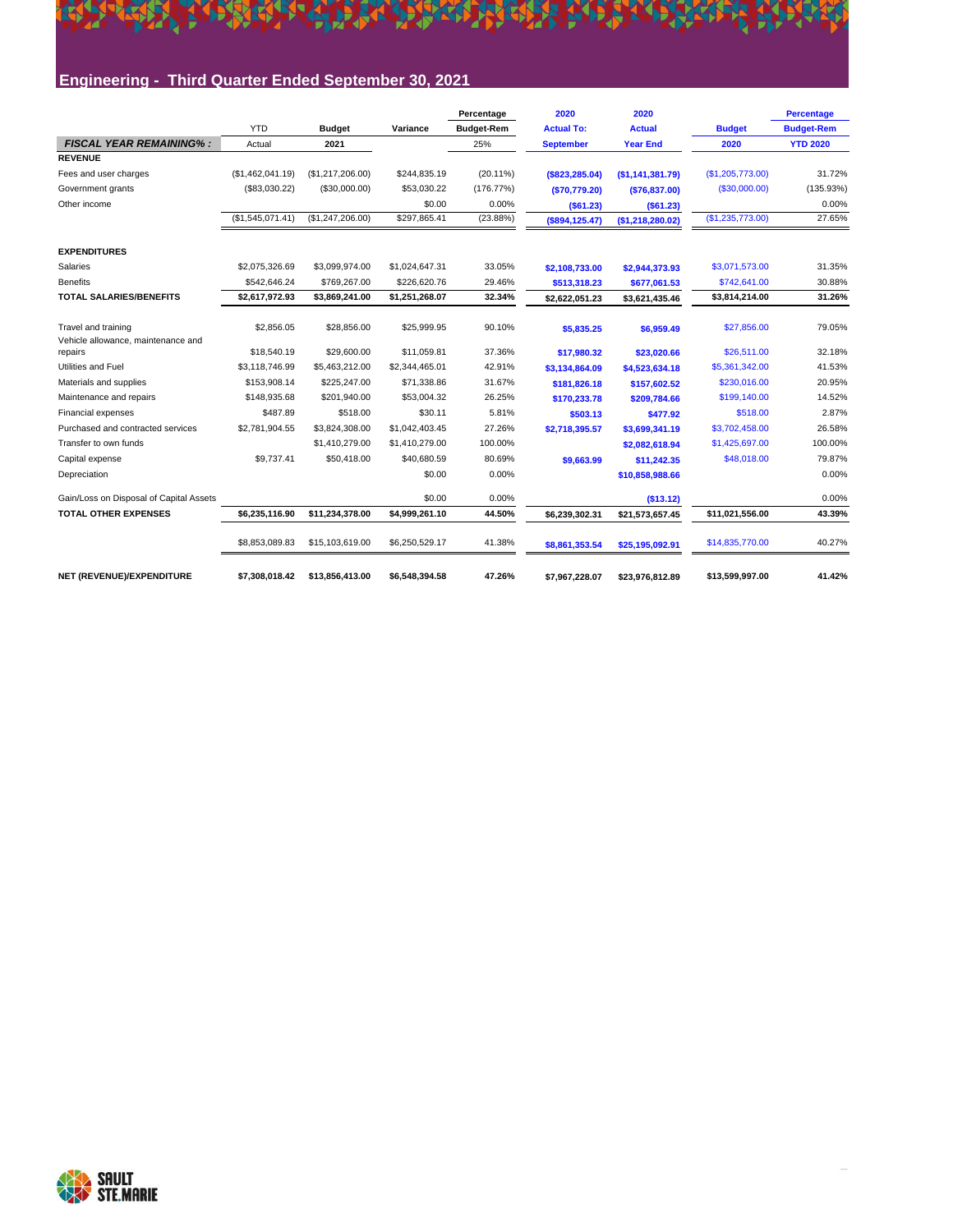#### **Community Development & Enterprise Services - Third Quarter Ended September 30, 2021**

LEEL LINE CAN CLEAR PARTIES OF THE SALE

K

|                                                           |                  |                                 |                  | Percentage        | 2020              | 2020              |                   | <b>Percentage</b> |
|-----------------------------------------------------------|------------------|---------------------------------|------------------|-------------------|-------------------|-------------------|-------------------|-------------------|
|                                                           | <b>YTD</b>       | <b>Budget</b>                   | Variance         | <b>Budget-Rem</b> | <b>Actual To:</b> | <b>Actual</b>     | <b>Budget</b>     | <b>Budget-Rem</b> |
| <b>FISCAL YEAR REMAINING%:</b>                            | Actual           | 2021                            |                  | 25%               | <b>September</b>  | <b>Year End</b>   | 2020              | <b>YTD 2020</b>   |
| <b>REVENUE</b>                                            |                  |                                 |                  |                   |                   |                   |                   |                   |
| Fees and user charges                                     | (\$3,309,130.59) | (\$6,841,922.00)                | (\$3,532,791.41) | 51.63%            | ( \$3,623,985.77) | ( \$5,558,292.41) | (\$8,412,655.00)  | 56.92%            |
| Government grants                                         | (\$3,089,177.77) | (\$2,018,792.00)                | \$1,070,385.77   | (53.02%)          | (\$1,632,852.19)  | ( \$3,364,398.21) | (\$2,058,376.00)  | 20.67%            |
| Contribution from own funds                               | (\$173,025.86)   | (\$278,715.00)                  | (\$105,689.14)   | 37.92%            |                   | (\$248,505.73)    | (\$100,000.00)    | 100.00%           |
| Other income                                              | (\$74,960.54)    | (\$111,920.00)                  | (\$36,959.46)    | 33.02%            | (\$186,690.64)    | (\$187,323.24)    | (\$242,100.00)    | 22.89%            |
|                                                           | (\$6,646,294.76) | (\$9,251,349.00)                | (\$2,605,054.24) | 28.16%            | ( \$5,443,528.60) | ( \$9,358,519.59) | (\$10,813,131.00) | 49.66%            |
| <b>EXPENDITURES</b>                                       |                  |                                 |                  |                   |                   |                   |                   |                   |
| Salaries                                                  | \$8,750,076.23   | \$13,867,870.00                 | \$5,117,793.77   | 36.90%            | \$8,878,751.11    | \$12,465,988.93   | \$13,899,699.00   | 36.12%            |
| <b>Benefits</b>                                           | \$2,333,951.87   | \$3,476,393.00                  | \$1,142,441.13   | 32.86%            | \$2,382,396.99    | \$3,115,541.93    | \$3,394,225.00    | 29.81%            |
| <b>TOTAL SALARIES/BENEFITS</b>                            | \$11,084,028.10  | \$17,344,263.00                 | \$6,260,234.90   | 36.09%            | \$11,261,148.10   | \$15,581,530.86   | \$17,293,924.00   | 34.88%            |
|                                                           |                  |                                 |                  |                   |                   |                   |                   |                   |
| Travel and training<br>Vehicle allowance, maintenance and | \$13,510.97      | \$137,327.00                    | \$123,816.03     | 90.16%            | \$28,592.87       | \$44,099.82       | \$166,722.00      | 82.85%            |
| repairs                                                   | \$980,324.72     | \$987,560.00                    | \$7,235.28       | 0.73%             | \$693,216.21      | \$993,770.46      | \$963,069.00      | 28.02%            |
| Utilities and Fuel                                        | \$1,840,483.25   | \$3,093,438.00                  | \$1,252,954.75   | 40.50%            | \$1,710,112.17    | \$2,525,688.67    | \$3,104,934.00    | 44.92%            |
| Materials and supplies                                    | \$600,286.18     | \$894,030.00                    | \$293,743.82     | 32.86%            | \$405,544.30      | \$596,887.43      | \$935,363.00      | 56.64%            |
| Maintenance and repairs                                   | \$692,374.81     | \$1,229,787.00                  | \$537,412.19     | 43.70%            | \$689,807.71      | \$965,266.63      | \$1,221,630.00    | 43.53%            |
| Program expenses                                          | \$552.08         | \$102,470.00                    | \$101,917.92     | 99.46%            | \$40,150.31       | \$115,897.50      | \$170,625.00      | 76.47%            |
| Goods for resale                                          | \$183,284.78     | \$469,960.00                    | \$286,675.22     | 61.00%            | \$219,878.05      | \$242,182.60      | \$557,222.00      | 60.54%            |
| Rents and leases                                          | \$68,642.40      | \$82,255.00                     | \$13,612.60      | 16.55%            | \$1,841.64        | \$1,841.64        | \$81,350.00       | 97.74%            |
| Taxes and licenses                                        | \$171,640.58     | \$172,250.00                    | \$609.42         | 0.35%             | \$163,687.98      | \$163,687.98      | \$172,400.00      | 5.05%             |
| Financial expenses                                        | \$42,361.18      | \$110,515.00                    | \$68,153.82      | 61.67%            | \$52,808.00       | \$68,473.30       | \$91,960.00       | 42.58%            |
| Purchased and contracted services                         | \$919,162.68     | \$1,731,620.00                  | \$812,457.32     | 46.92%            | \$704,800.02      | \$1,114,131.68    | \$1,583,942.00    | 55.50%            |
| Grants to others                                          | \$165,863.23     | \$66,500.00                     | (\$99,363.23)    | (149.42%)         | \$117,803.79      | \$154,039.44      | \$16,500.00       | (613.96%)         |
| Transfer to own funds                                     |                  | \$218,040.00                    | \$218,040.00     | 100.00%           |                   | \$1,442,759.93    | \$224,510.00      | 100.00%           |
| Capital expense                                           | \$108,932.06     | \$58,617.00                     | (\$50,315.06)    | (85.84%)          | \$53,257.28       | \$65,842.78       | \$59,105.00       | 9.89%             |
| Depreciation                                              |                  |                                 | \$0.00           | 0.00%             |                   | \$1,822,769.31    |                   | 0.00%             |
| Gain/Loss on Disposal of Capital Assets                   |                  |                                 | \$0.00           | 0.00%             |                   | \$249,773.10      |                   | 0.00%             |
| <b>TOTAL OTHER EXPENSES</b>                               | \$5,787,418.92   | \$9,354,369.00                  | \$3,566,950.08   | 38.13%            | \$4,881,500.33    | \$10,567,112.27   | \$9,349,332.00    | 47.79%            |
|                                                           | \$16,871,447.02  | \$26,698,632.00                 | \$9,827,184.98   | 36.81%            | \$16,142,648.43   | \$26,148,643.13   | \$26,643,256.00   | 39.41%            |
| NET (REVENUE)/EXPENDITURE                                 |                  | \$10,225,152.26 \$17,447,283.00 | \$7,222,130.74   | 41.39%            | \$10,699,119.83   | \$16,790,123.54   | \$15,830,125.00   | 32.41%            |
|                                                           |                  |                                 |                  |                   |                   |                   |                   |                   |
| Planning                                                  | 834,355.16       | 1,024,281.00                    | 189,925.84       | 18.54%            |                   |                   |                   |                   |
| LIP                                                       | (212, 506.84)    | 0.00                            | 212,506.84       | .00%              |                   |                   |                   |                   |
| Humane Society                                            | 449,650.84       | 600,122.00                      | 150,471.16       | 25.07%            |                   |                   |                   |                   |
| Recreation & Culture                                      | 863,117.23       | 1,622,971.00                    | 759,853.77       | 46.82%            |                   |                   |                   |                   |
| <b>Community Centres</b>                                  |                  |                                 |                  |                   |                   |                   |                   |                   |
| John Rhodes Community Centre                              | 920,675.11       | 1,718,765.00                    | 798,089.89       | 46.43%            |                   |                   |                   |                   |
| <b>McMeeken Centre</b>                                    | 85,690.11        | 192,735.00                      | 107,044.89       | 55.54%            |                   |                   |                   |                   |
| Northern Community Centre                                 | 102,710.63       | 44,580.00                       | (58, 130.63)     | $(130.40\%)$      |                   |                   |                   |                   |
| <b>Outdoor Pools/Misc Concessions</b>                     | 130,136.40       | 165,803.00                      | 35,666.60        | 21.51%            |                   |                   |                   |                   |
| Administration                                            | 521,053.71       | 793,250.00                      | 272,196.29       | 34.31%            |                   |                   |                   |                   |
| <b>GFL Memorial Gardens</b>                               | 530,325.11       | 922,968.00                      | 392,642.89       | 42.54%            |                   |                   |                   |                   |
| Locks                                                     | 31,354.44        | 28,263.00                       | (3,091.44)       | $(10.94\%)$       |                   |                   |                   |                   |
| Cemetery                                                  | (29, 631.52)     | 53,874.00                       | 83,505.52        | 155.00%           |                   |                   |                   |                   |
| Transit                                                   | 4, 187, 446. 25  | 7,279,960.00                    | 3,092,513.75     | 42.48%            |                   |                   |                   |                   |
| School Guards                                             | 115,387.17       | 294,233.00                      | 178,845.83       | 60.78%            |                   |                   |                   |                   |
| Tourism and Community Development                         | 482,238.27       | 947,072.00                      | 464,833.73       | 49.08%            |                   |                   |                   |                   |
| Economic Development                                      | 555,054.65       | 711,750.00                      | 156,695.35       | 22.02%            |                   |                   |                   |                   |
| Parking                                                   | 134,377.22       | 209,523.00                      | 75,145.78        | 35.87%            |                   |                   |                   |                   |
| Administration                                            | 523,718.32       | 837,133.00                      | 313,414.68       | 37.44%            |                   |                   |                   |                   |

10,225,152.26 17,447,283.00 7,222,130.74

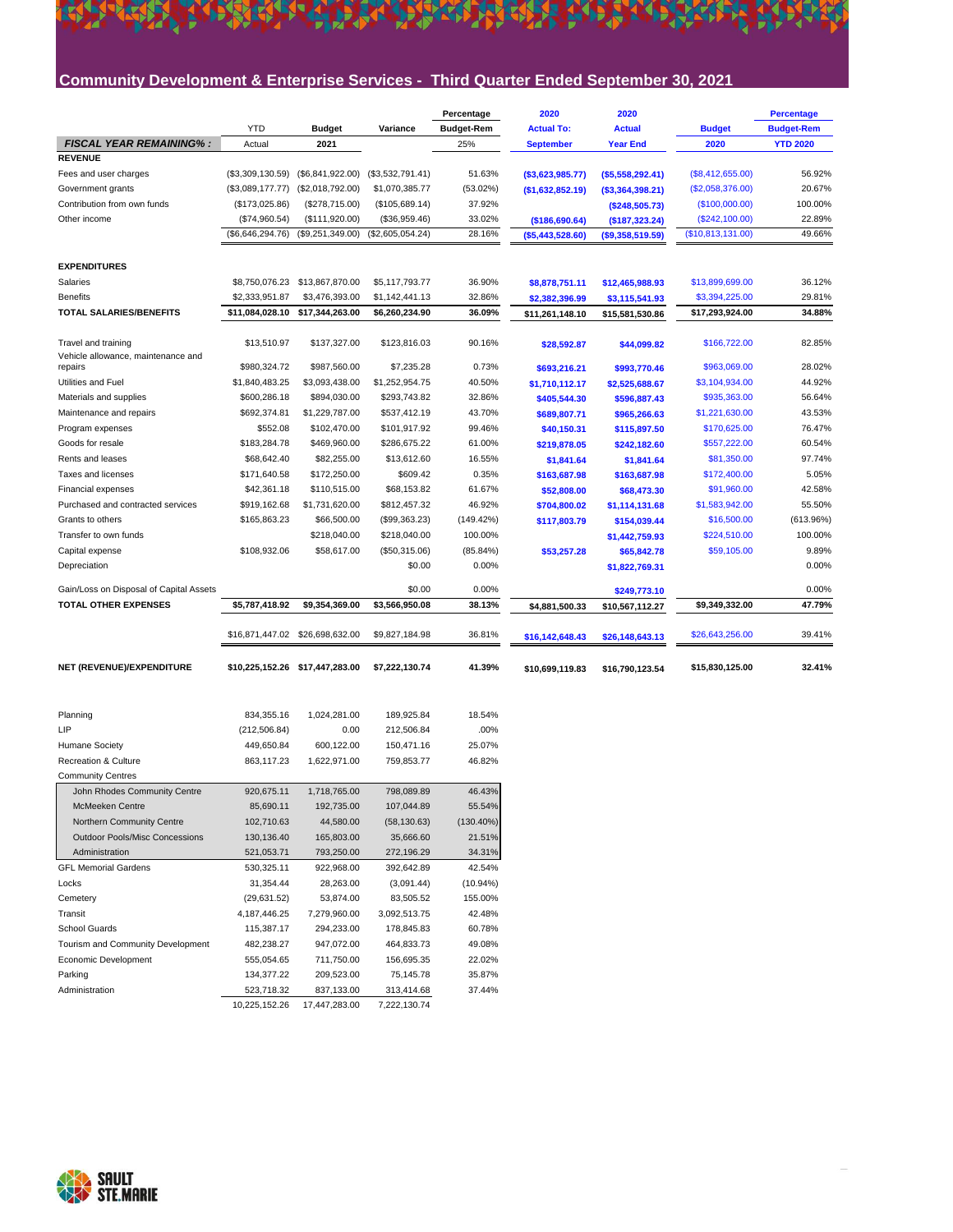

#### **Levy Boards - Third Quarter Ended September 30, 2021**

|                                | <b>YTD</b>      | <b>Budget</b>   | Variance       | Percentage<br><b>Budget-Rem</b> | 2020<br><b>Actual To:</b> | 2020<br><b>Actual</b> | <b>Budget</b>   | <b>Percentage</b><br><b>Budget-Rem</b> |
|--------------------------------|-----------------|-----------------|----------------|---------------------------------|---------------------------|-----------------------|-----------------|----------------------------------------|
| <b>FISCAL YEAR REMAINING%:</b> | Actual          | 2021            |                | 25%                             | <b>September</b>          | <b>Year End</b>       | 2020            | <b>YTD 2020</b>                        |
| <b>REVENUE</b>                 |                 |                 |                |                                 |                           |                       |                 |                                        |
|                                |                 |                 |                |                                 |                           |                       |                 |                                        |
|                                |                 |                 |                |                                 |                           |                       |                 |                                        |
| <b>EXPENDITURES</b>            |                 |                 |                |                                 |                           |                       |                 |                                        |
|                                |                 |                 |                |                                 |                           |                       |                 |                                        |
| Grants to others               | \$16,230,483.00 | \$21,653,329.00 | \$5,422,846.00 | 25.04%                          | \$15,989,413.50           | \$21,157,677.65       | \$21,319,218.00 | 25.00%                                 |
| <b>TOTAL OTHER EXPENSES</b>    | \$16,230,483.00 | \$21,653,329.00 | \$5,422,846.00 | 25.04%                          | \$15,989,413.50           | \$21,157,677.65       | \$21,319,218.00 | 25.00%                                 |
|                                | \$16,230,483.00 | \$21,653,329.00 | \$5,422,846.00 | 25.04%                          | \$15,989,413.50           | \$21,157,677.65       | \$21,319,218.00 | 25.00%                                 |
| NET (REVENUE)/EXPENDITURE      | \$16,230,483.00 | \$21,653,329.00 | \$5,422,846.00 | 25.04%                          | \$15,989,413.50           | \$21,157,677.65       | \$21,319,218.00 | 25.00%                                 |

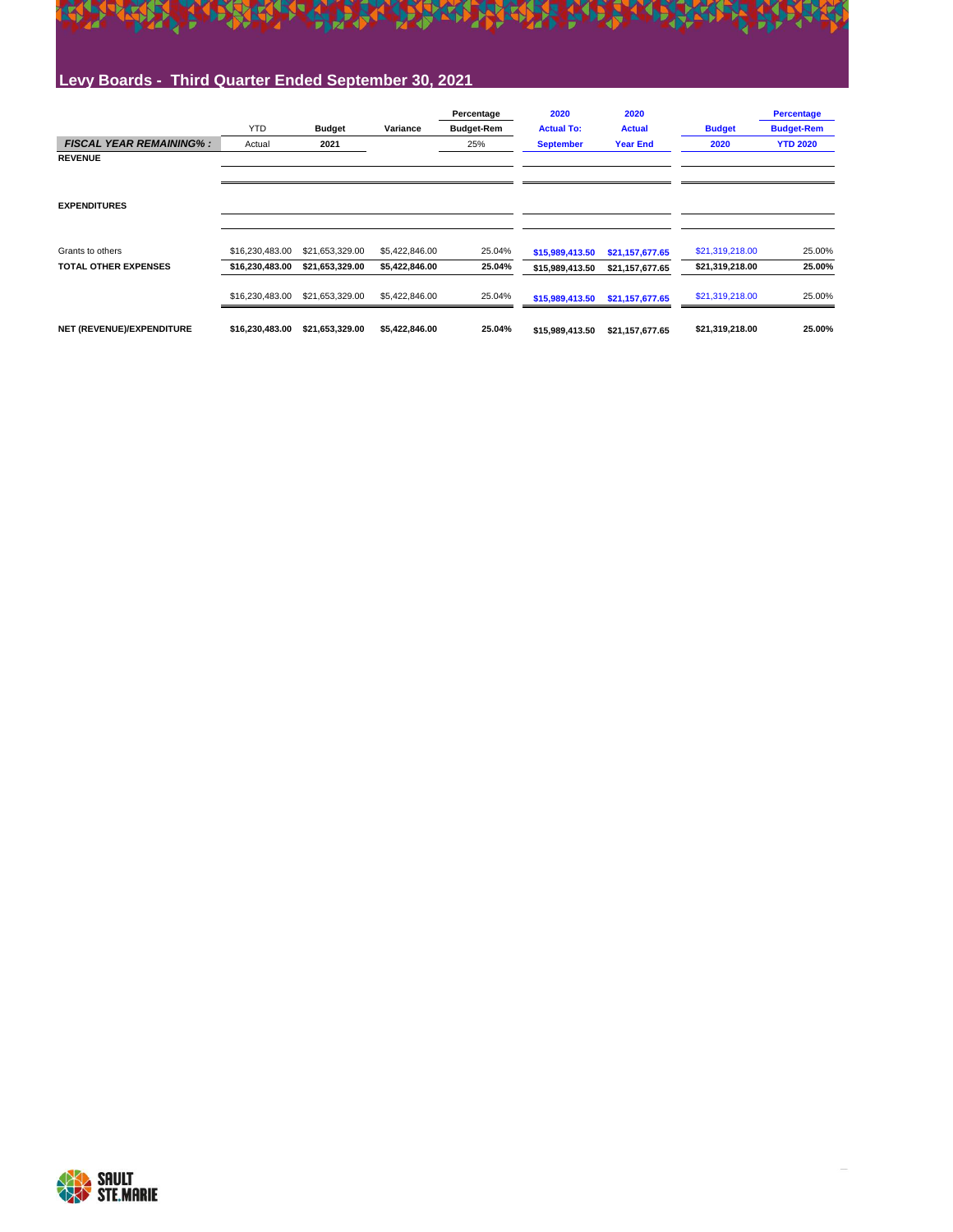# EL PERSONAL EL PORT EL PORT EL PORT EL PORT EL PORT EL

#### **Outside Agencies (Main) - Third Quarter Ended September 30, 2021**

|                                |                 |                 |                 | Percentage        | 2020              | 2020            |                | <b>Percentage</b> |
|--------------------------------|-----------------|-----------------|-----------------|-------------------|-------------------|-----------------|----------------|-------------------|
|                                | <b>YTD</b>      | <b>Budget</b>   | Variance        | <b>Budget-Rem</b> | <b>Actual To:</b> | <b>Actual</b>   | <b>Budget</b>  | <b>Budget-Rem</b> |
| <b>FISCAL YEAR REMAINING%:</b> | Actual          | 2021            |                 | 25%               | <b>September</b>  | <b>Year End</b> | 2020           | <b>YTD 2020</b>   |
| <b>REVENUE</b>                 |                 |                 |                 |                   |                   |                 |                |                   |
| Government grants              | (\$45,575.98)   | (\$200,000.00)  | (\$154, 424.02) | 77.21%            | ( \$77, 847.91)   | (\$140,624.86)  | (S200,000.00)  | 61.08%            |
|                                | (\$45,575.98)   | (\$200,000.00)  | (\$154, 424.02) | 77.21%            | ( \$77, 847.91)   | (\$140,624.86)  | (\$200,000.00) | 61.08%            |
| <b>EXPENDITURES</b>            |                 |                 |                 |                   |                   |                 |                |                   |
| Grants to others               | \$23,769,020.72 | \$33,578,279.00 | \$9,809,258.28  | 29.21%            | \$2,890,584.49    | \$3,835,687.11  | \$3,937,951.00 | 26.60%            |
| Transfer to own funds          |                 | \$80,000,00     | \$80,000,00     | 100.00%           |                   | \$80,000.00     | \$80,000.00    | 100.00%           |
| <b>TOTAL OTHER EXPENSES</b>    | \$2,914,634.76  | \$4,087,382.00  | \$1,172,747.24  | 28.69%            | \$2.890.584.49    | \$3,915,687.11  | \$4,017,951.00 | 28.06%            |
|                                | \$2,914,634.76  | \$4,087,382.00  | \$1,172,747.24  | 28.69%            | \$2,890,584.49    | \$3,915,687.11  | \$4,017,951.00 | 28.06%            |
| NET (REVENUE)/EXPENDITURE      | \$2,869,058.78  | \$3,887,382.00  | \$1,018,323.22  | 26.20%            | \$2,812,736.58    | \$3,775,062.25  | \$3,817,951.00 | 26.33%            |

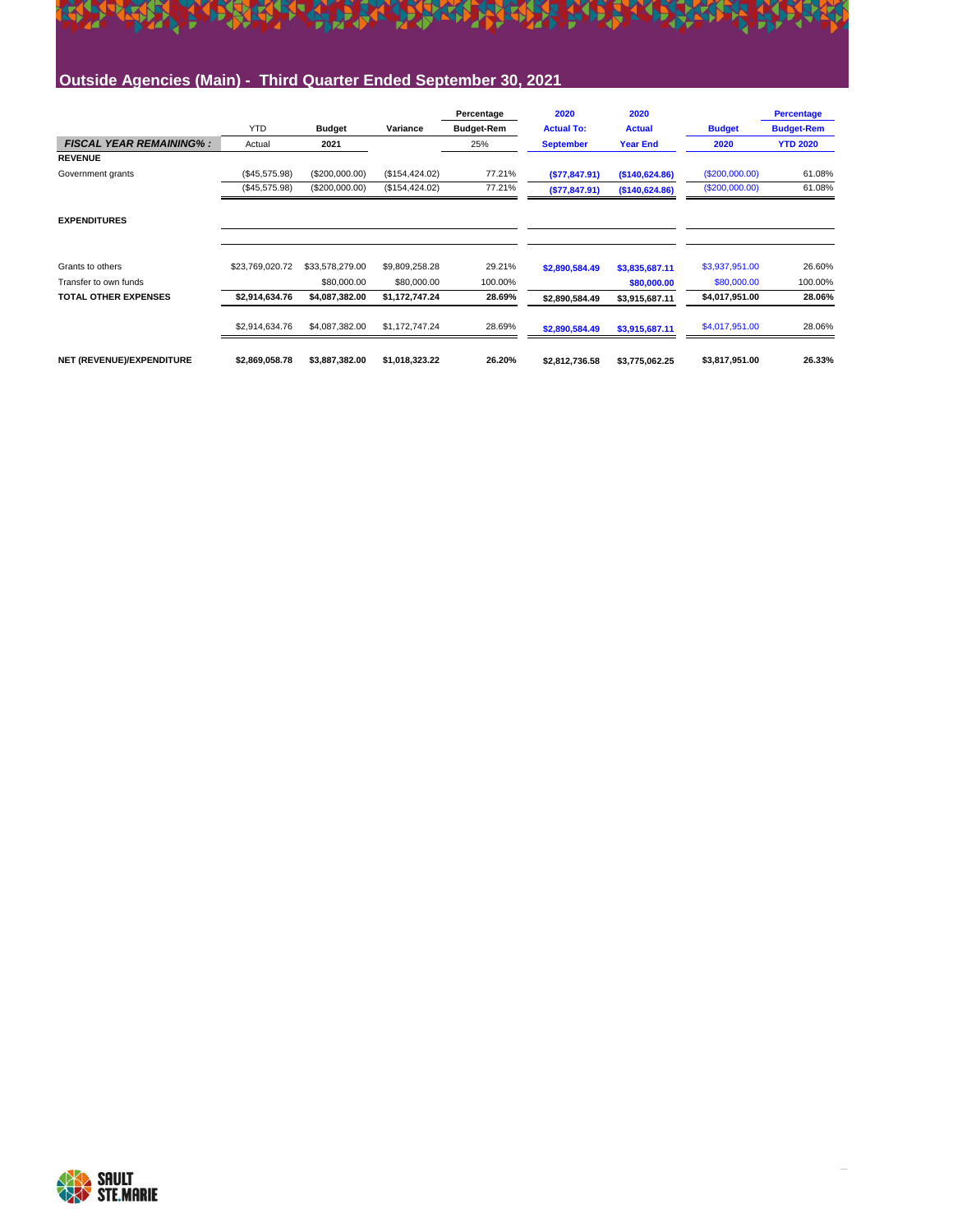## EL PERSONAL EL PORT EL PORT EL PORT EL PORT EL PORT EL **Outside Agencies (Other) - Third Quarter Ended September 30, 2021**

|                                |                 |                |              | Percentage        | 2020              | 2020            |                | <b>Percentage</b> |
|--------------------------------|-----------------|----------------|--------------|-------------------|-------------------|-----------------|----------------|-------------------|
|                                | <b>YTD</b>      | <b>Budget</b>  | Variance     | <b>Budget-Rem</b> | <b>Actual To:</b> | <b>Actual</b>   | <b>Budget</b>  | <b>Budget-Rem</b> |
| <b>FISCAL YEAR REMAINING%:</b> | Actual          | 2021           |              | 25%               | <b>September</b>  | <b>Year End</b> | 2020           | <b>YTD 2020</b>   |
| <b>REVENUE</b>                 |                 |                |              |                   |                   |                 |                |                   |
| Fees and user charges          | (\$153, 110.28) | (\$130,000.00) | \$23,110.28  | (17.78%)          | (S145, 713.00)    | (\$122,602.72)  | (\$130,000.00) | (12.09%)          |
| Contribution from own funds    |                 |                | \$0.00       | $0.00\%$          |                   | (S84, 878.82)   | (\$90,000.00)  | 100.00%           |
|                                | (\$153, 110.28) | (\$130,000.00) | \$23,110.28  | (17.78%)          | (\$145,713.00)    | (\$207,481.54)  | (\$220,000.00) | 33.77%            |
| <b>EXPENDITURES</b>            |                 |                |              |                   |                   |                 |                |                   |
| Materials and supplies         | \$45,367.68     | \$220,000.00   | \$174,632.32 | 79.38%            | \$135,325.93      | \$207,481.55    | \$220,000.00   | 38.49%            |
| Grants to others               | \$277,890.00    | \$277,890.00   | \$0.00       | 0.00%             | \$277,890.00      | \$277,890.00    | \$277,890.00   | 0.00%             |
| <b>TOTAL OTHER EXPENSES</b>    | \$323,257.68    | \$497,890.00   | \$174,632.32 | 35.07%            | \$413,215.93      | \$485,371.55    | \$497,890.00   | 17.01%            |
|                                | \$323,257.68    | \$497,890.00   | \$174,632.32 | 35.07%            | \$413,215.93      | \$485,371.55    | \$497,890.00   | 17.01%            |
| NET (REVENUE)/EXPENDITURE      | \$170,147.40    | \$367,890.00   | \$197,742.60 | 53.75%            | \$267.502.93      | \$277.890.01    | \$277,890.00   | 3.74%             |

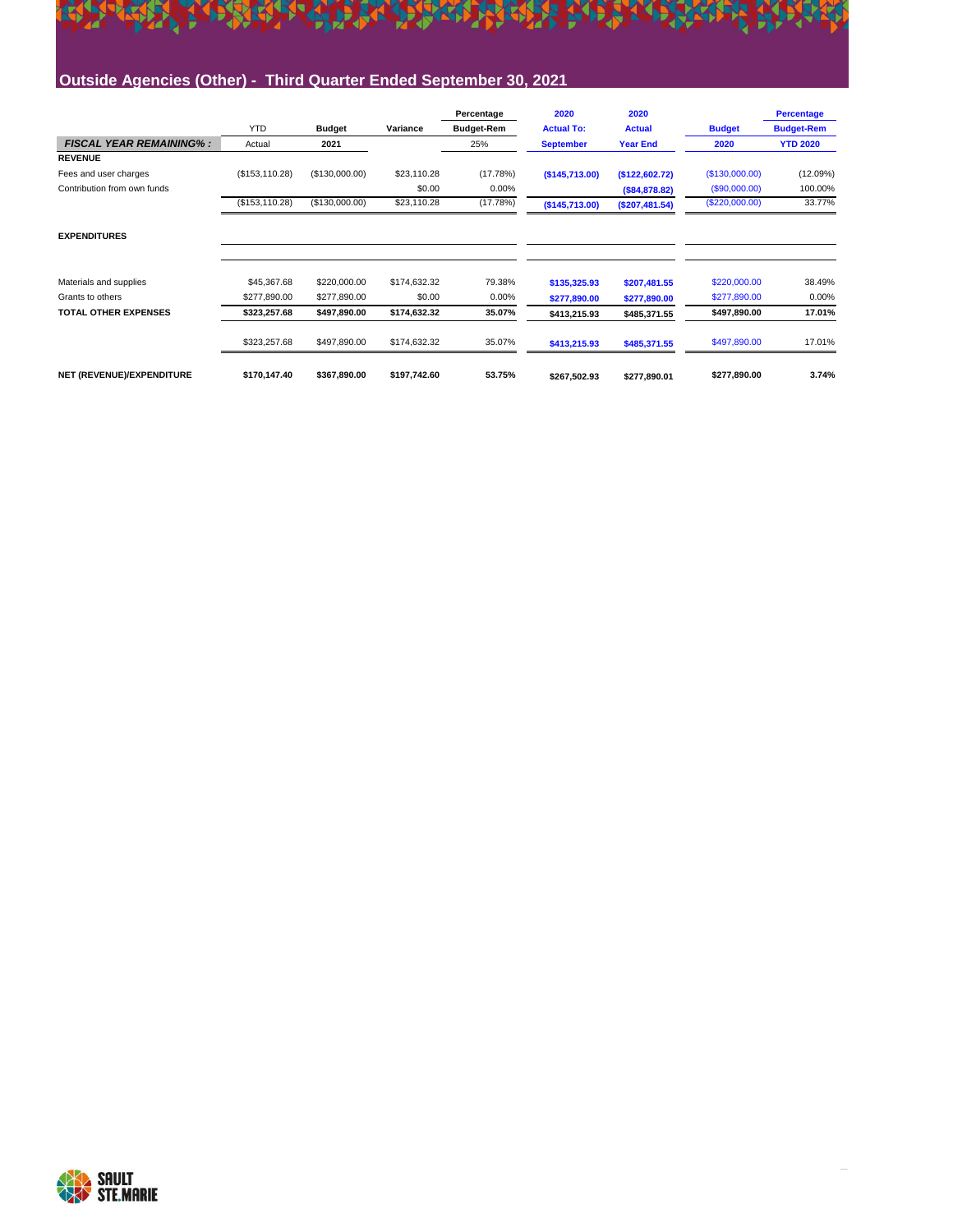## EL PERSONAL EL PORT EL PORT EL PORT EL PORT EL PORT EL **Economic Diversification Fund - Third Quarter Ended September 30, 2021**

|                                |             |               |               | Percentage        | 2020              | 2020            |               | <b>Percentage</b> |
|--------------------------------|-------------|---------------|---------------|-------------------|-------------------|-----------------|---------------|-------------------|
|                                | <b>YTD</b>  | <b>Budget</b> | Variance      | <b>Budget-Rem</b> | <b>Actual To:</b> | <b>Actual</b>   | <b>Budget</b> | <b>Budget-Rem</b> |
| <b>FISCAL YEAR REMAINING%:</b> | Actual      | 2021          |               | 25%               | <b>September</b>  | <b>Year End</b> | 2020          | <b>YTD 2020</b>   |
| <b>REVENUE</b>                 |             |               |               |                   |                   |                 |               |                   |
| Contribution from own funds    |             |               | \$0.00        | 0.00%             |                   | (S206, 616.72)  |               | 0.00%             |
|                                | \$0.00      | \$0.00        | \$0.00        | 0.00%             | \$0.00            | (\$206,616.72)  | \$0.00        | 0.00%             |
| <b>EXPENDITURES</b>            |             |               |               |                   |                   |                 |               |                   |
| Materials and supplies         | \$48,783.04 |               | (\$48,783.04) | 0.00%             | \$206,616.72      | \$206,616.72    |               | 0.00%             |
| Transfer to own funds          |             | \$500,000.00  | \$500,000.00  | 100.00%           |                   | \$500,000.00    | \$500,000.00  | 100.00%           |
| <b>TOTAL OTHER EXPENSES</b>    | \$48,783.04 | \$500,000.00  | \$451,216.96  | 90.24%            | \$206,616.72      | \$706,616.72    | \$500,000.00  | 58.68%            |
|                                | \$48,783.04 | \$500,000.00  | \$451,216.96  | 90.24%            | \$206,616.72      | \$706,616.72    | \$500,000.00  | 58.68%            |
| NET (REVENUE)/EXPENDITURE      | \$48,783.04 | \$500,000.00  | \$451,216.96  | 90.24%            | \$206,616.72      | \$500,000.00    | \$500,000.00  | 58.68%            |

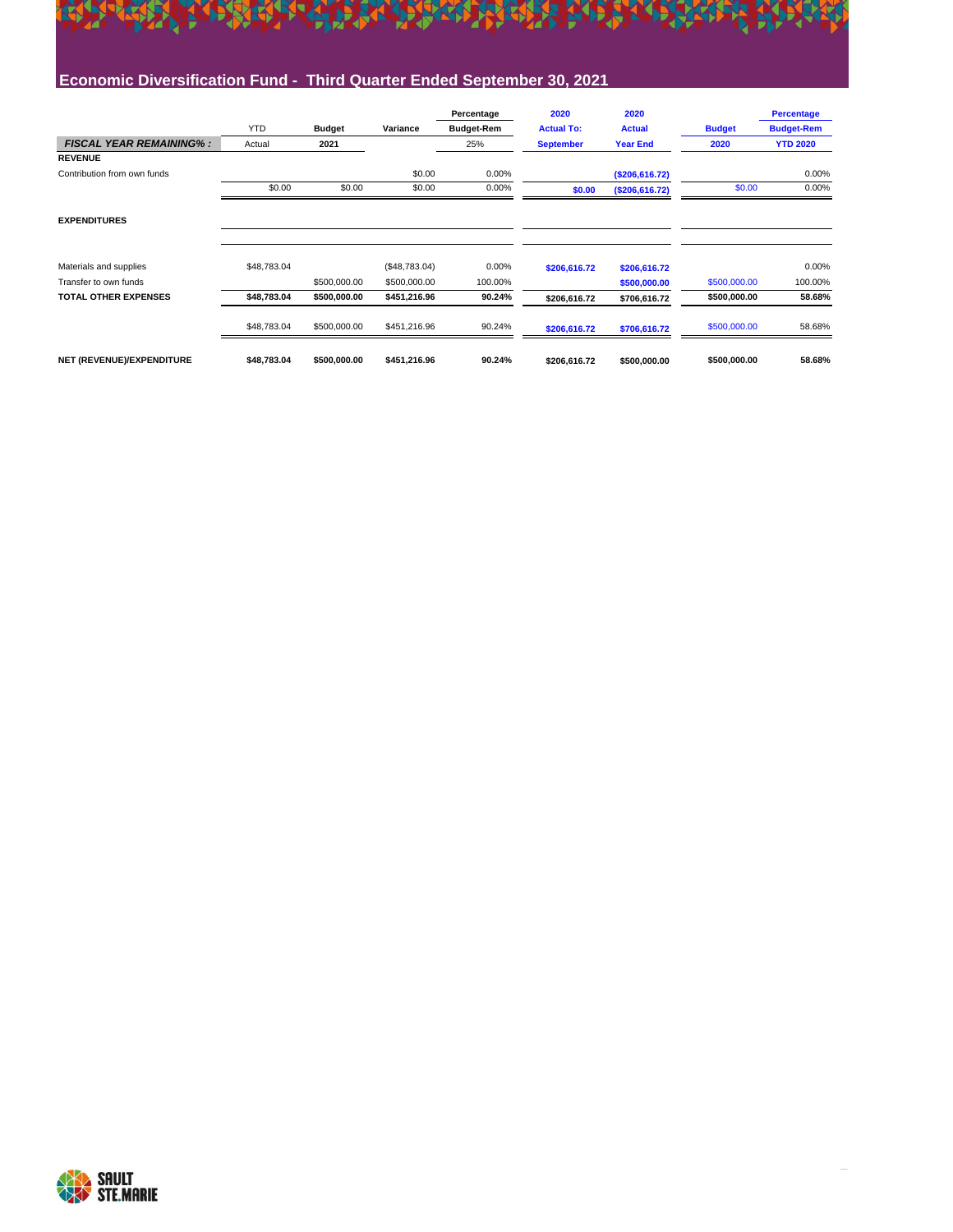#### **Corporate Financials - Third Quarter Ended September 30, 2021**

**KY** 

|                                    |                                       |                                      |                  | Percentage        | 2020               | 2020               |                      | <b>Percentage</b> |
|------------------------------------|---------------------------------------|--------------------------------------|------------------|-------------------|--------------------|--------------------|----------------------|-------------------|
|                                    | <b>YTD</b>                            | <b>Budget</b>                        | Variance         | <b>Budget-Rem</b> | <b>Actual To:</b>  | <b>Actual</b>      | <b>Budget</b>        | <b>Budget-Rem</b> |
| <b>FISCAL YEAR REMAINING%:</b>     | Actual                                | 2021                                 |                  | 25%               | <b>September</b>   | <b>Year End</b>    | 2020                 | <b>YTD 2020</b>   |
| <b>REVENUE</b>                     |                                       |                                      |                  |                   |                    |                    |                      |                   |
| Taxation                           | (\$125,510,648.95)                    | (\$125,248,213.00)                   | \$262,435.95     | $(0.21\%)$        | (\$120,946,857.83) | (\$121,262,102.13) | (\$120,985,175.00)   | 0.03%             |
| Payment in Lleu of taxes           | (\$2,533,403.49)                      | (\$4,480,756.00)                     | (\$1,947,352.51) | 43.46%            | (\$2,836,367.76)   | (\$4,480,450.89)   | (S4, 347, 584.00)    | 34.76%            |
| Fees and user charges              | (\$10,677,252.65)                     | (\$14,116,044.00)                    | (\$3,438,791.35) | 24.36%            | ( \$7,704,896.78)  | (\$11,373,563.84)  | (\$15,001,696.00)    | 48.64%            |
| Government grants                  | (\$14,373,800.19)                     | (\$16,412,618.00)                    | (\$2,038,817.81) | 12.42%            | (\$12,453,148.69)  | (S19, 414, 751.03) | (\$15,960,400.00)    | 21.97%            |
| Interest and Investment income     | (\$1,862,688.02)                      | (\$4,320,000.00)                     | (\$2,457,311.98) | 56.88%            | (\$2,051,849.94)   | ( \$3,380,839.80)  | (S4, 320, 000.00)    | 52.50%            |
| Contribution from own funds        |                                       | (\$1,914,308.00)                     | (\$1,914,308.00) | 100.00%           | (\$14,712.30)      | (\$1,301,161.23)   |                      | 0.00%             |
| Other income                       | (\$630,280.02)                        | (\$1,540,000.00)                     | (\$909,719.98)   | 59.07%            | $($ \$657,540.44)  | (\$1,206,629.60)   | (\$2,530,000.00)     | 74.01%            |
| Change in future employee benefits |                                       |                                      | \$0.00           | 0.00%             |                    | (\$1,067,679.86)   |                      | 0.00%             |
|                                    | (\$155,588,073.32)                    | (\$168,031,939.00) (\$12,443,865.68) |                  | 7.41%             | (\$146,665,373.74) | (\$163,487,178.38) | (\$163, 144, 855.00) | 10.10%            |
|                                    |                                       |                                      |                  |                   |                    |                    |                      |                   |
| <b>EXPENDITURES</b>                |                                       |                                      |                  |                   |                    |                    |                      |                   |
| Salaries                           | \$109.48                              |                                      | (\$109.48)       | 0.00%             | (\$174,305.30)     | \$1,112,143.63     |                      | 0.00%             |
| <b>Benefits</b>                    | \$14,000.00                           | \$20,000.00                          | \$6,000.00       | 30.00%            | \$14,000.00        | \$16,000.00        | \$20,000.00          | 30.00%            |
| <b>TOTAL SALARIES/BENEFITS</b>     | \$14,109.48                           | \$20,000.00                          | \$5,890.52       | 29.45%            | (\$160,305.30)     | \$1,128,143.63     | \$20,000.00          | 901.53%           |
| Materials and supplies             | \$250,174.57                          | \$310,056.00                         | \$59,881.43      | 19.31%            | \$223,224.00       | \$231,411.54       | \$308,427.00         | 27.63%            |
| Program expenses                   | \$297,207.00                          | \$472,988.00                         | \$175,781.00     | 37.16%            | \$380,047.50       | \$760,095.00       | \$760,095.00         | 50.00%            |
| Financial expenses                 | \$2,182,905.03                        | \$2,530,756.00                       | \$347,850.97     | 13.74%            | \$3,108,811.52     | \$3,264,541.53     | \$2,479,330.00       | (25.39%)          |
| Purchased and contracted services  | \$35,680.12                           | \$11,000.00                          | (\$24,680.12)    | (224.36%)         | \$8,226.09         | \$26,886.39        | \$11,000.00          | 25.22%            |
| Grants to others                   |                                       | \$865.00                             | \$865.00         | 100.00%           |                    | \$863.72           | \$865.00             | 100.00%           |
| Transfer to own funds              | \$36,000.94                           | \$12,917,364.00                      | \$12,881,363.06  | 99.72%            | \$246,898.94       | \$12,408,764.23    | \$12,509,849.00      | 98.03%            |
| <b>TOTAL OTHER EXPENSES</b>        | \$2,801,967.66                        | \$16,243,029.00                      | \$13,441,061.34  | 82.75%            | \$3,967,208.05     | \$16,692,562.41    | \$16,069,566.00      | 75.31%            |
|                                    | \$2,816,077.14                        | \$16,263,029.00                      | \$13,446,951.86  | 82.68%            | \$3,806,902.75     | \$17,820,706.04    | \$16,089,566.00      | 76.34%            |
| NET (REVENUE)/EXPENDITURE          | (\$152,771,996.18) (\$151,768,910.00) |                                      | \$1,003,086.18   | (0.66%)           | (\$142,858,470.99) | (\$145,666,472.34) | (\$147,055,289.00)   | 2.85%             |

A TERMINAL TERMINAL PROPERTY AND TERMINAL CONTRA